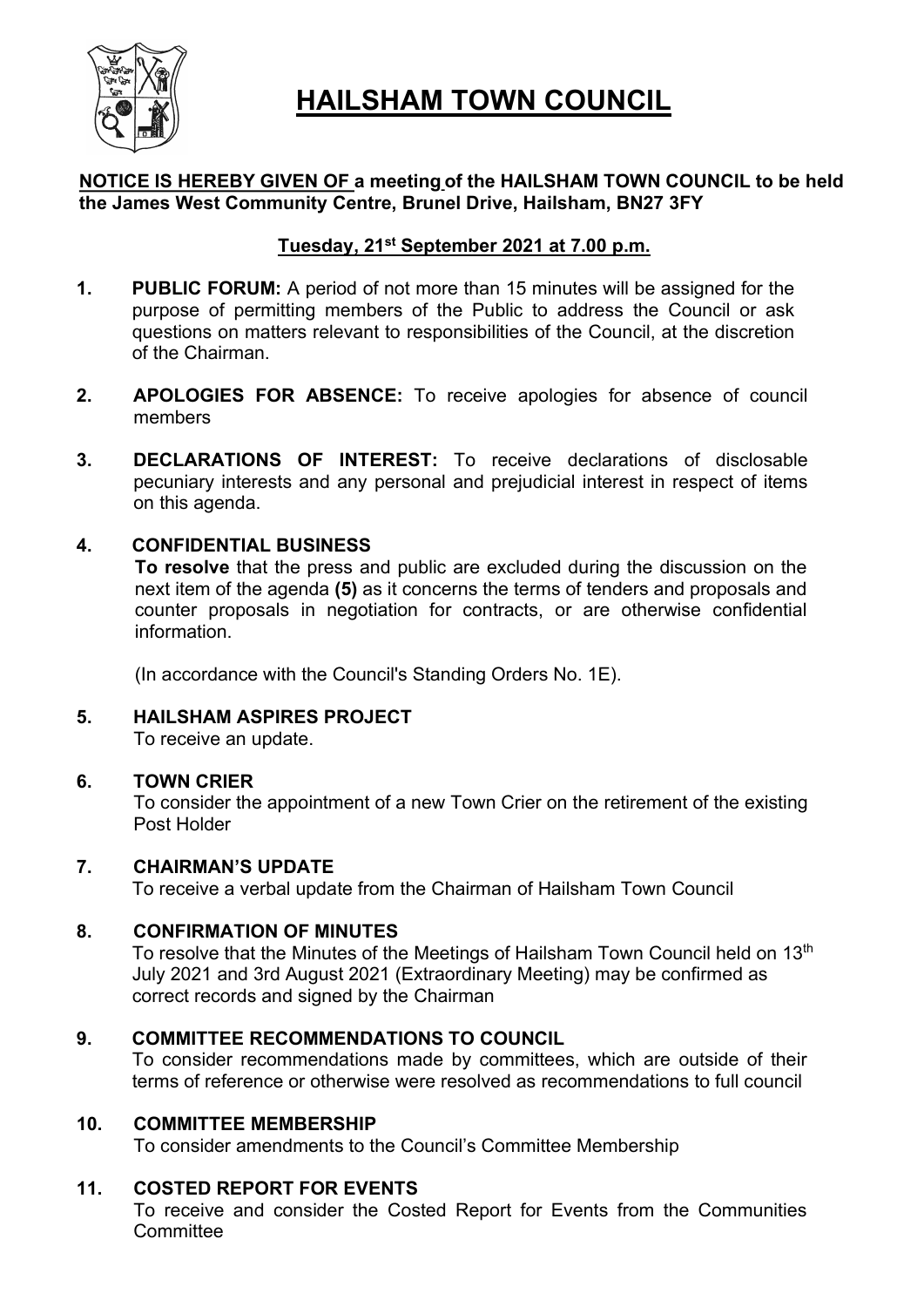#### 12. REVIEW OF COUNCIL'S STANDING ORDERS

To review the Town Council's Standing Orders as required on an annual basis

Jem 16

 JOHN HARRISON Town Clerk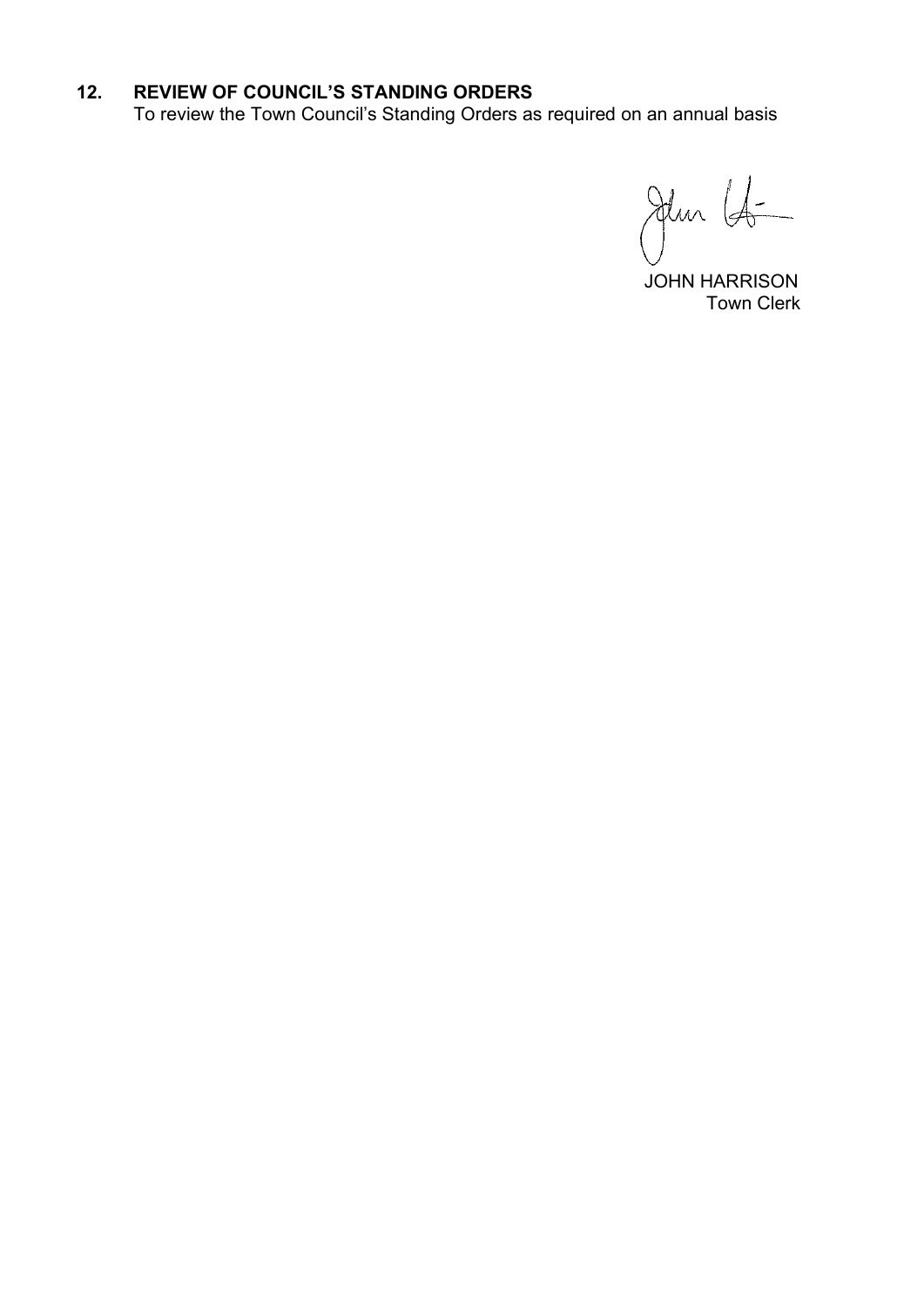| <b>Report to:</b> | <b>Communities Committee</b> |
|-------------------|------------------------------|
|                   |                              |

**Date: September 2021**

**By: K. Giddings** 

**Title of Report: PLAN FOR FESTIVITIES AND EVENTS 2022**

#### **Costed Plan for Festivities and Events for 2022**

#### **Hailsham Live**

The Hailsham Live event is a community event and will be organised by Hailsham Live with some financial support from the Council. The event will be held in the Freedom Leisure Car Park and also the Town Centre and a number of bands are planned for the day alongside many exhibitors. Tickets will be sold for the event.

Grant towards cost of event **£6,000**

Bunting will be put up at the beginning of May, and taken down at the end of September, after the Hailsham Festival week.

Bunting (to include put up and take down) **£900** ESCC Licence for bunting **£60**

#### **1k, 5k, 10k Run – 22nd May 2022**

An inclusive run has been proposed by Councillor M. Laxton alongside Hailsham Active

The Town Council has been asked whether they will sponsor £5,000 towards the event

The £5000 will be towards the cost of the medal which would be a replica of the Town Crest and its colours on lanyard with wording saying Hailsham Town Council as sponsor . Every entry receives a medal

Sponsorship **£5000**

#### **Summer Market/French Market**

Due to the pandemic Le Marche were not able to bring their French Market to Hailsham at the end of July 2021 as originally planned and this had to be cancelled.

We are hoping to organise this market for the Summer of 2022, possibly in July

It is planned to have a number of local stalls, a French Market, live music and Hailsham FM at this event.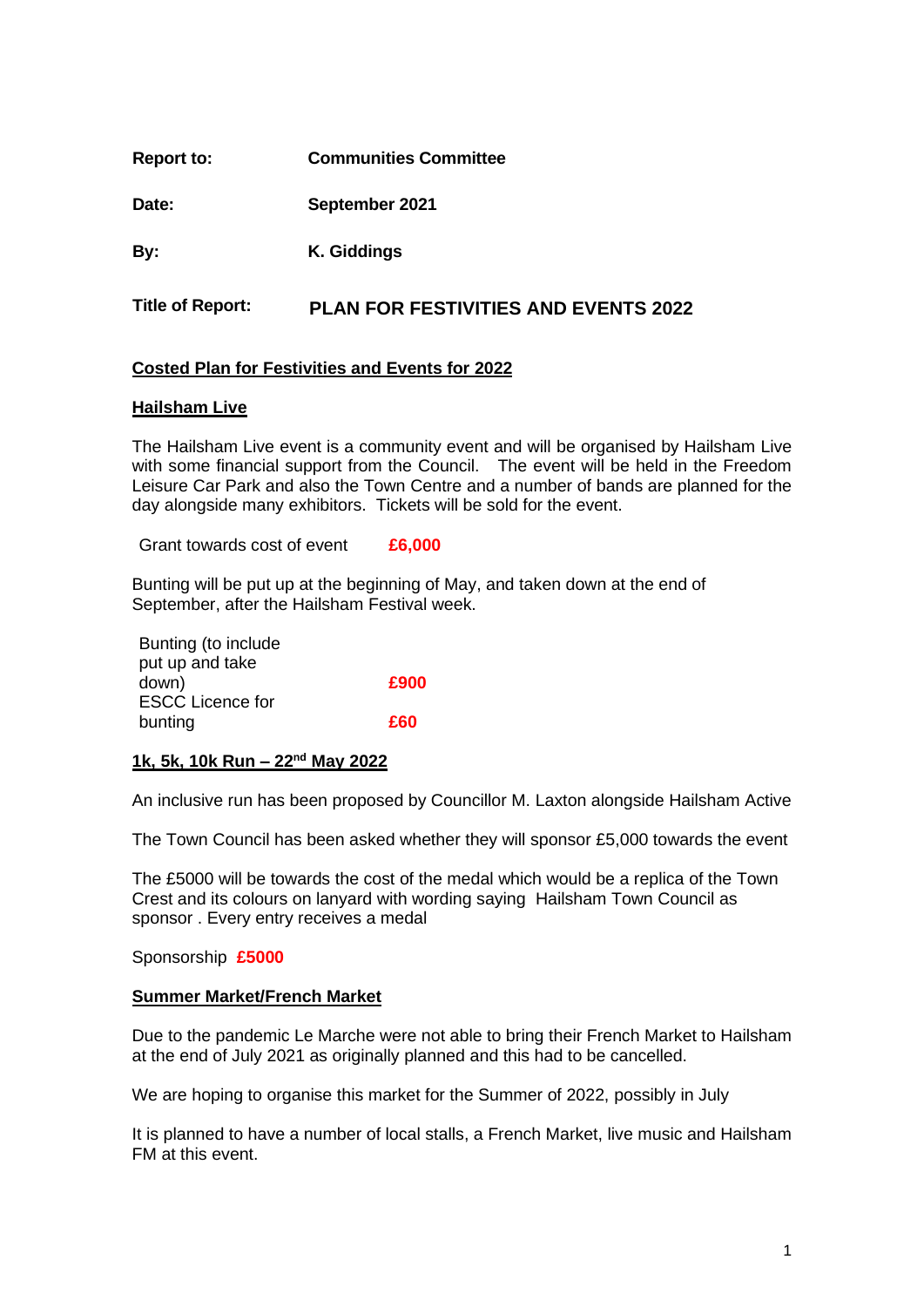A road closure will be put in place on the day if we do go ahead with the French Market

The event will be held from 9.00 am to 3.00 pm on Vicarage Field/High Street

#### **Summer event 2020**

| St John Ambulance             | 180 |
|-------------------------------|-----|
| 2no. live bands/entertainment | 700 |
| advertising                   | 800 |
| <b>TENS</b>                   | 25  |
|                               |     |

 **1705**

#### **Christmas Events 2022**

#### **Christmas Market 2022**

In 2019 the Christmas Market was held alongside the Farmers Market and this proved to be a success. It also helped to promote the Farmers Market.

The 2020 Christmas market was cancelled due to the pandemic

It is planned to hold a Christmas Market in 2022 with local stalls, the Rotary's Father Christmas, carol singing and live music, and again working alongside the Farmers Market.

The event will be held from 9.00 am to 3.00 pm

Market traders will again be offered a free stall to encourage them to participate. A deposit will be taken from traders and then returned to them at the end of the event

A "Best Dressed Elf" competition was organised in 2019 and this proved popular and it is planned to organise a similar competition in 2022

#### **Christmas Light Switch on 2022**

It is planned to hold the Christmas light switch on in 2022 on the last Friday in November. Local shops will be encouraged to open late, in conjunction with offering Black Friday deals.

The Rotary's Father Christmas will be in attendance, along with Hailsham FM, the Lions selling candy floss, and carol singing from Hailsham Community College and Grovelands School pupils.

#### **Christmas switch on/late night shopping event**

| <b>ESCC</b> licence for festoons | 165 |
|----------------------------------|-----|
| Sweets for Father Christmas      | 50. |
| Advertising                      | 800 |

| TOTAL | 1,015 |
|-------|-------|
|       |       |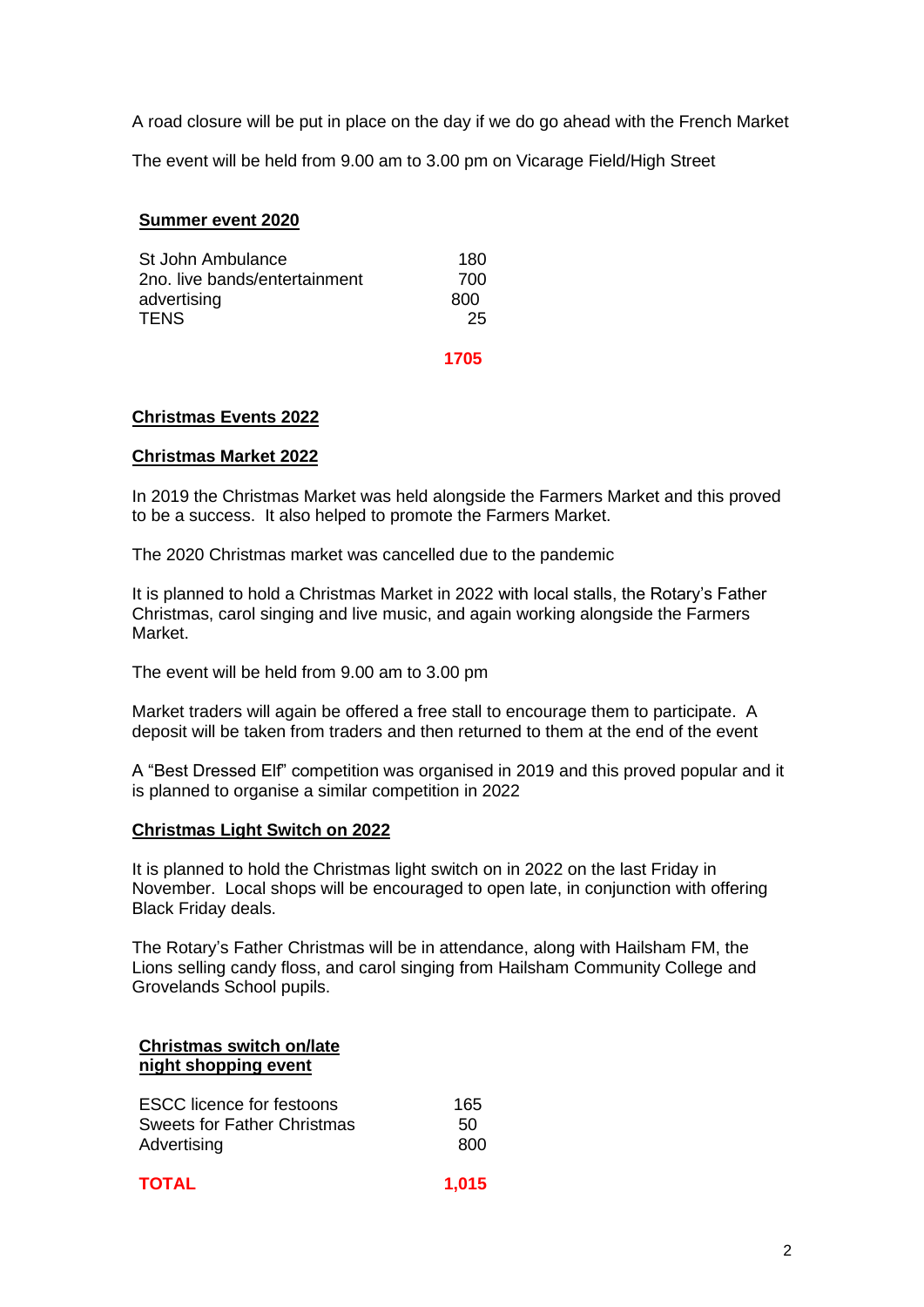#### **Christmas market**

| <b>St Johns Ambulance</b>          | 180  |
|------------------------------------|------|
| 2 no. Live band                    | 700  |
| Santa gifts                        | 400  |
| Xmas trees                         | 1200 |
| Advertising                        | 1300 |
| <b>TENS</b>                        | 25   |
| <b>Prizes for Best Dressed Elf</b> |      |
| competition                        | 100  |
| <b>TOTAL</b>                       | 3905 |

#### **Total Funds Required**

| £6000 | Hailsham Live                 |
|-------|-------------------------------|
| £960  | <b>Bunting</b>                |
| £1705 | <b>Summer Market</b>          |
| £5000 | 1k, 5k. 10k Run               |
| £1015 | for Christmas Light Switch On |
| £3905 | for Christmas market          |
|       |                               |

**TOTAL £ 18,585.00**

#### **Revitalisation Fund**

**£5000 To be taken from the Revitalisation Fund for promotional activities and market stall fee incentives for Hailsham Street Market and for the possible use of employing an individual to source new traders** 

#### **Marketing**

It is proposed that marketing activities as detailed in the above report are focussed on local media including Wealden Eye with 6 publications a year and the monthly local What's On Magazine. This includes the promotion of the Street Market using funds from the Revitalisation Fund.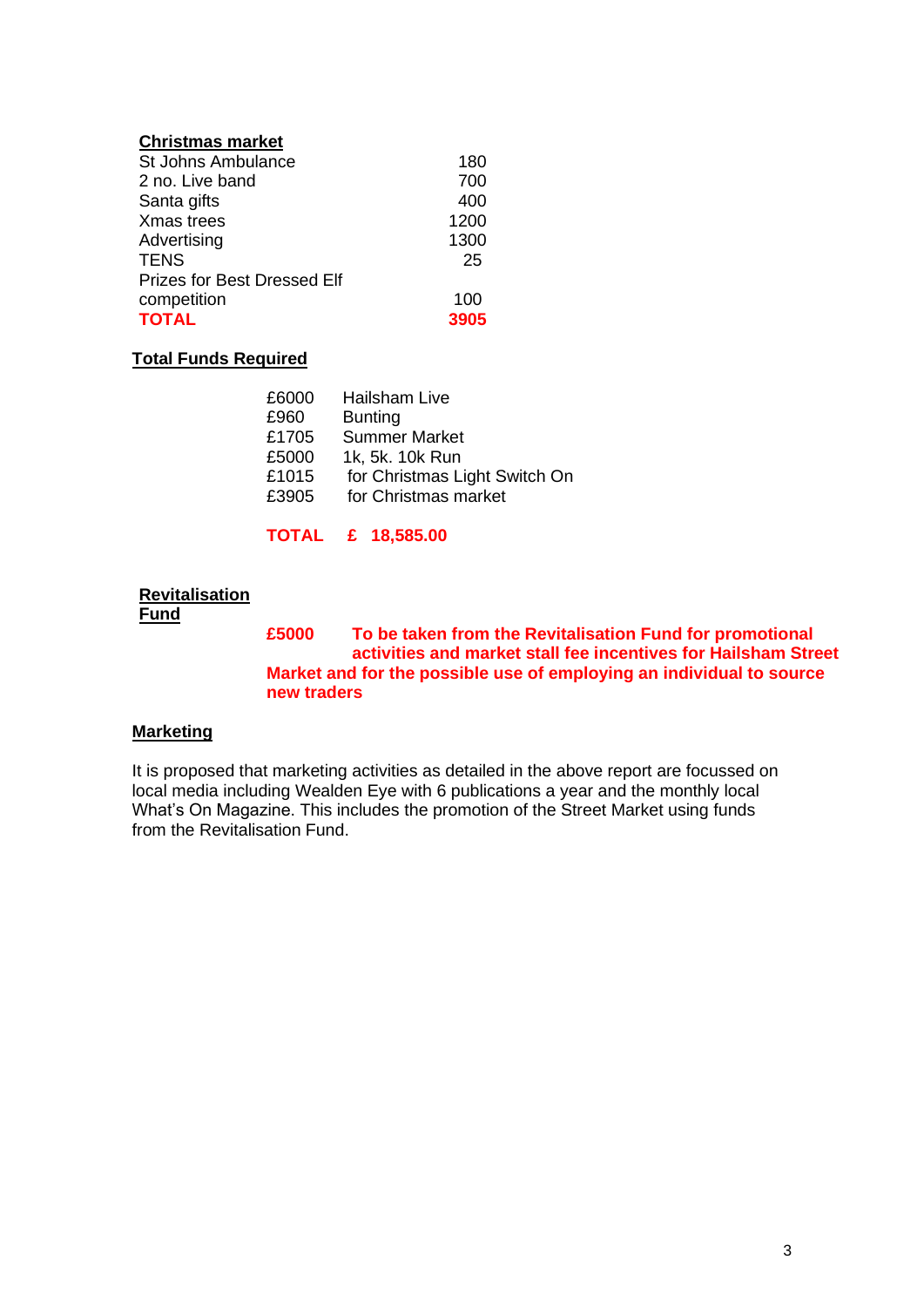# Hailsham Town Council Standing Orders



This version – last amended and reviewed: September 2020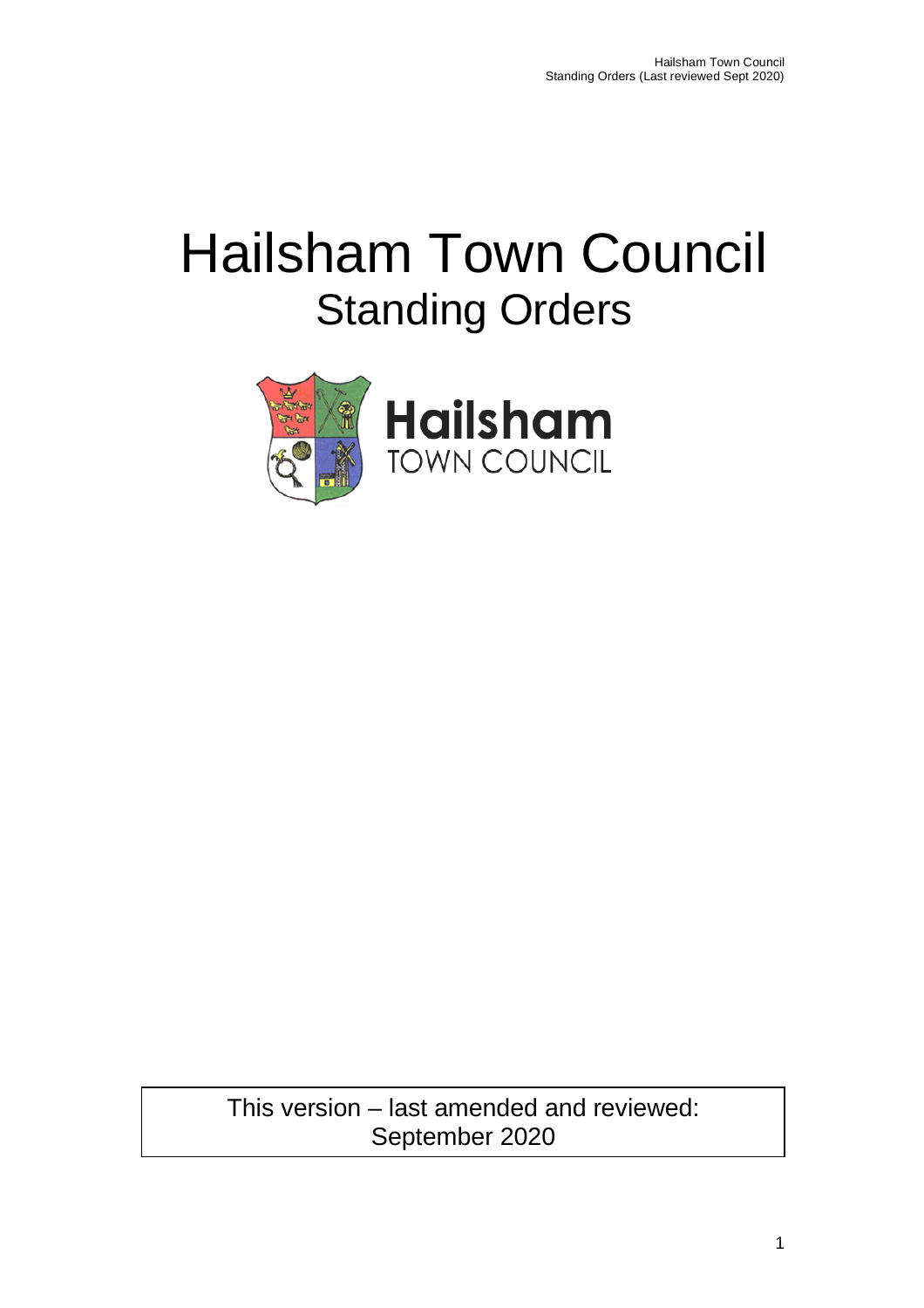## **CONTENTS**

| <b>S.O.</b>  |                                                                                        | Page No.       |
|--------------|----------------------------------------------------------------------------------------|----------------|
| 1            | <b>Meetings Generally</b>                                                              | 4              |
| $\mathbf{2}$ | Motions for a meeting that require written notice to be<br>given to the Proper Officer | $\overline{7}$ |
| 3            | Motions at a meeting that do not require written notice                                | 8              |
| 4            | Handling confidential or sensitive information                                         | 8              |
| 5            | <b>Committees and sub-committees</b>                                                   | 8              |
| 6            | <b>Ordinary council meetings</b>                                                       | 10             |
| 7            | <b>Extraordinary meetings of the council and committees</b><br>and sub-committees      | 11             |
| 8            | <b>Voting on appointments</b>                                                          | 12             |
| 9            | <b>Rules of debate at meetings</b>                                                     | 12             |
| 10           | <b>Closure</b>                                                                         | 14             |
| 11           | <b>Rescission Of Previous Resolution</b>                                               | 14             |
| 12           | <b>Disorderly conduct at meetings</b>                                                  | 14             |
| 13           | Handling confidential or sensitive information                                         | 14             |
| 14           | <b>Draft minutes</b>                                                                   | 15             |
| 15           | Code of conduct and dispensations                                                      | 16             |
| 16           | <b>Code of conduct complaints</b>                                                      | 17             |
| 17           | <b>Proper Officer</b>                                                                  | 17             |
| 18           | <b>Responsible Financial Officer</b>                                                   | 19             |
| 19           | <b>Accounts and accounting statements</b>                                              | 19             |
| 20           | <b>Financial controls and procurement</b>                                              | 20             |
|              |                                                                                        |                |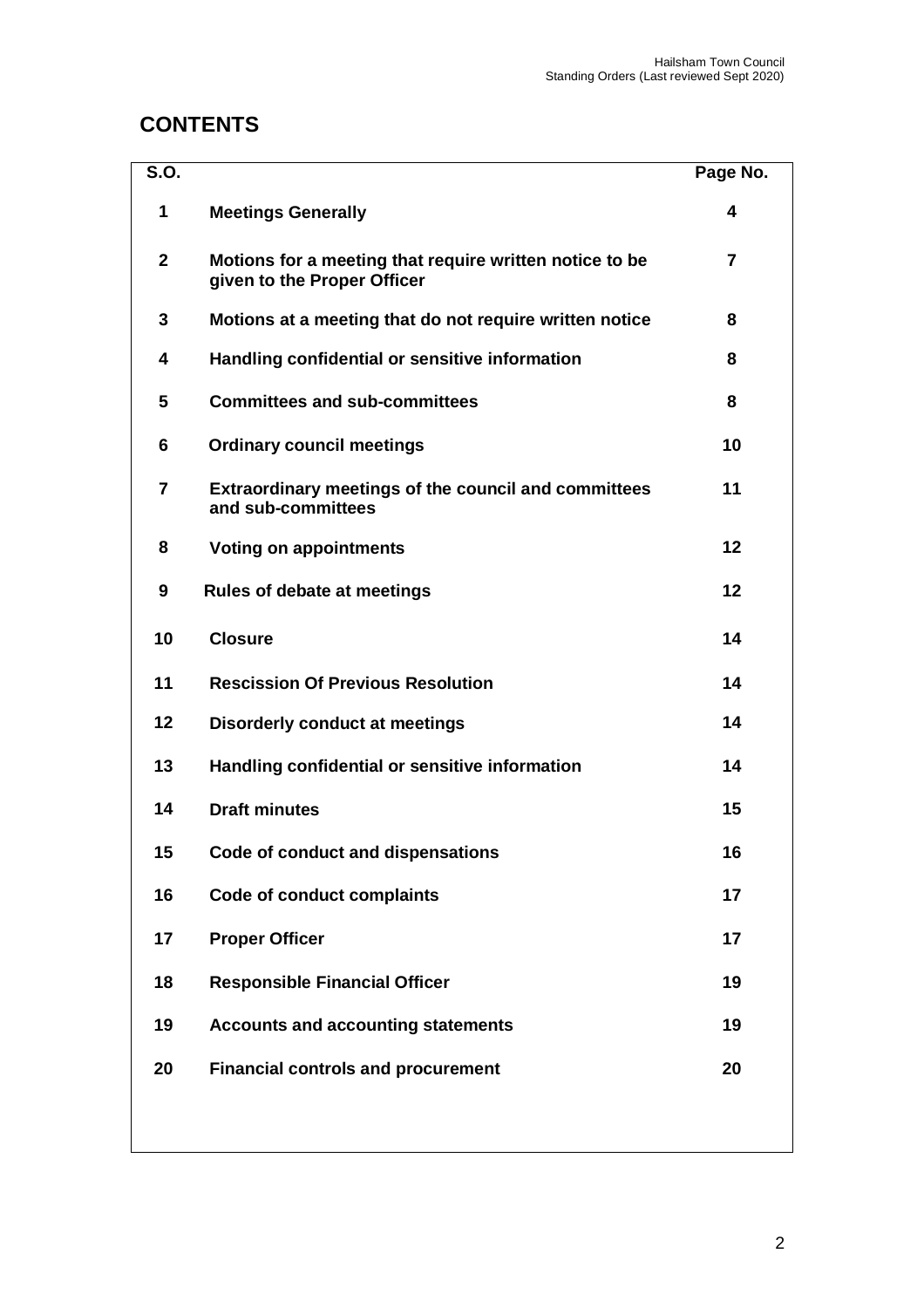| <b>S.O.</b> |                                                           | Page No |
|-------------|-----------------------------------------------------------|---------|
| 21          | <b>Responsibilities to provide information</b>            | 21      |
| $22 \,$     | <b>Responsibilities under Data Protection Legislation</b> | 22      |
| 23          | Relations with the press/media                            | 22      |
| 24          | <b>Execution and sealing of legal deeds</b>               | 23      |
| 25          | <b>Communicating with District and County councillors</b> | 23      |
| 26          | <b>Restrictions on councillor activities</b>              | 23      |
| 27          | <b>Standing orders generally</b>                          | 23      |
| 28          | <b>Canvassing Of and Recommendations by Members</b>       | 24      |
| 29          | <b>Interests</b>                                          | 24      |
| 30          | <b>Planning Applications</b>                              | 24      |
|             |                                                           |         |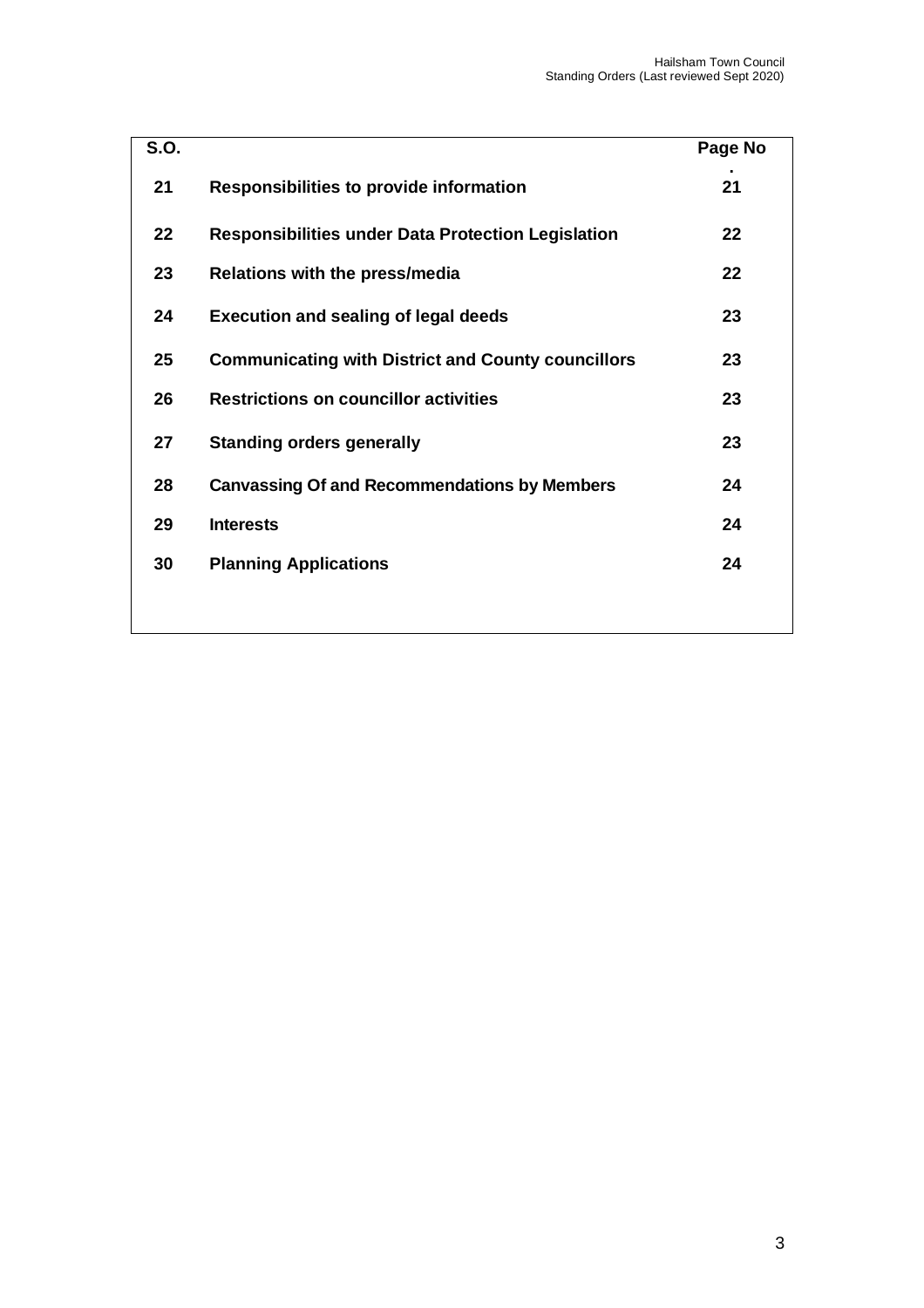## **Hailsham Town Council Standing Orders**

#### **1. Meetings |Generally**

- **F** Full Council meetings
- **C** Committee meetings
- **S** Sub-committee meetings
- **FCS** a. Meetings of the Council shall be held at the Hailsham Town Council Offices, Market Square, Hailsham at 19:00 (7.00 p.m.) hours unless the Council otherwise decides at a previous meeting.

It should be noted that public statements should be concise and limited to three minutes per person.

The Meetings of Committees and Sub-Committees shall be held at the Town Council Chambers or at some other place or time as shall be decided.

- **F b. Meetings shall not take place in premises which at the time of the meeting are used for the supply of alcohol, unless no other premises are available free of charge or at a reasonable cost.**
- **F c. The minimum three clear days for notice of a meeting does not include the day on which notice was issued, the day of the meeting, a Sunday, a day of the Christmas break, a day of the Easter break or of a bank holiday or a day appointed for public thanksgiving or mourning.**
- **C d. The minimum three clear days' public notice for a meeting does not include the day on which the notice was issued or the day of the meeting**
- **FC e. Meetings shall be open to the public unless their presence is prejudicial to the public interest by reason of the confidential nature of the business to be transacted or for other special reasons. The public's exclusion from part or all of a meeting shall be by a resolution which shall give reasons for the public's exclusion.**

f. Members of the public may make representations, answer questions and give evidence at a meeting which they are entitled to attend in respect of the business on the agenda.

g. The period of time designated for public participation at a meeting shall not exceed 15 minutes unless directed by the chairman of the meeting.

h.,A member of the public shall not speak for more than three minutes.

i. A question from a member of the public shall not require a response at the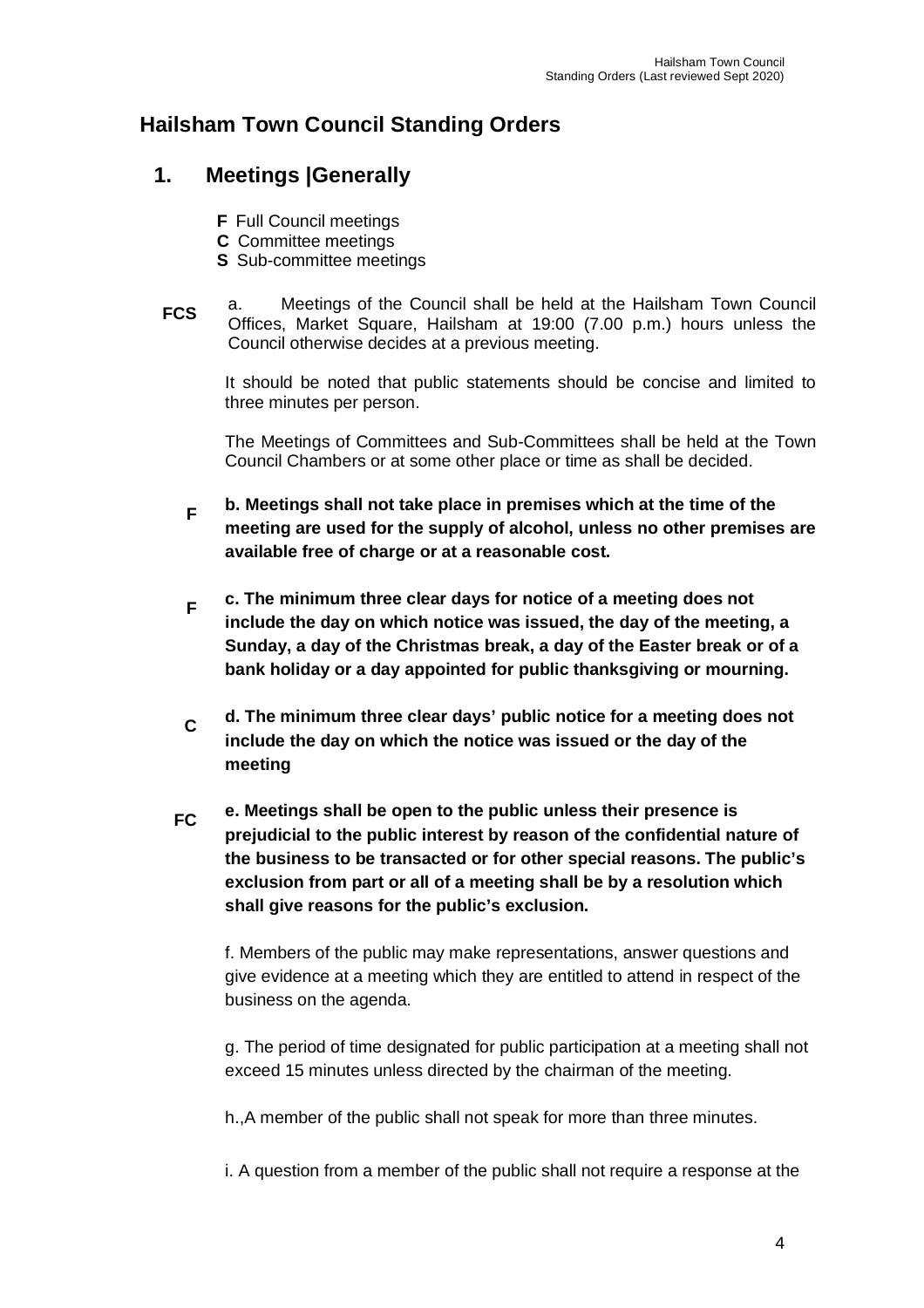meeting nor start a debate on the question. The chairman of the meeting may direct that a written or oral response be given.

j. A person shall stand when requesting to speak and when speaking (except when a person has a disability or is likely to suffer discomfort). The chairman of the meeting may at any time permit a person to be seated when speaking.

k. A person who speaks at a meeting shall direct their comments to the chairman of the meeting.

l. Only one person is permitted to speak at a time. If more than one person wants to speak, the chairman of the meeting shall direct the order of speaking.

- **FC m. A person may not orally report or comment about a meeting as it takes place if they are present at the meeting of a parish council or its committees but otherwise may:**
	- **(i) film, photograph or make an audio recording of a meeting;**
	- **(ii) use any other means for enabling persons not present to see or hear proceedings at a meeting as it takes place later;**
	- **(iii) report or comment on the proceedings in writing during or after a meeting or orally report or comment after the meeting**
- **FC n. The press or any other person shall be provided with reasonable facilities for the taking of their report of all or part of a meeting at which they are entitled to be present**.
	- **F o. Subject to standing orders which indicate otherwise, anything authorised or required to be done by, to or before the Chairman of the Council may in their absence be done by, to or before the Vice-Chairman of the Council (if any).**
	- **F p. The Chairman, if present, shall preside at a meeting. If the Chairman is absent from a meeting, the Vice-Chairman, if present, shall preside. If both the Chairman and the Vice-Chairman are absent from a meeting, a councillor as chosen by the councillors present at the meeting shall preside at the meeting.**
- **FCS q. Subject to a meeting being quorate, all questions at a meeting shall be decided by a majority of the councillors or councillors with voting rights present and voting.**
- **FCS r. The chairman of a meeting may give an original vote on any matter put to the vote, and in the case of an equality of votes may exercise their casting vote whether or not they gave an original vote.**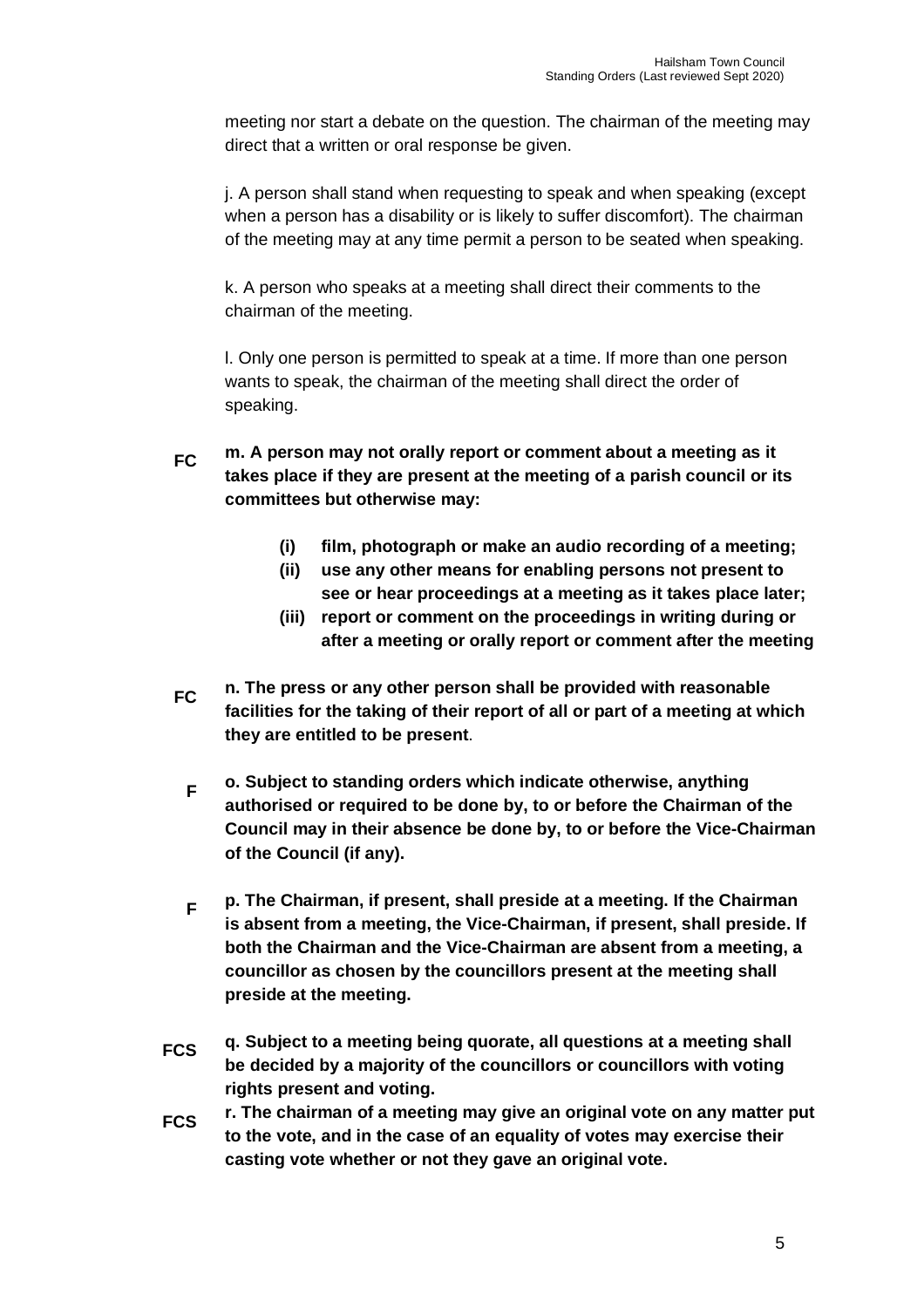*See standing orders below for the different rules that apply in the election of the Chairman of the Council at the annual meeting of the council.*

**FCS s. Voting on a question shall be by a show of hands. At the request of a councillor, the voting on any question shall be recorded so as to show whether each councillor present and voting gave their vote for or against that question or abstained from voting.** Such a request shall be made before moving on to the next item of business on the agenda.

If at least two members so request, voting on a question may be done by signed ballot.

- t. The minutes of a meeting shall include an accurate record of the following:
	- i. the time and place of the meeting;
	- ii. the names of councillors present and absent;
	- iii. interests that have been declared by councillors and noncouncillors with voting rights;
	- iv. whether a councillor or non-councillor with voting rights left the meeting when matters that they held interests in were being considered;
	- v. if there was a public participation session; and
	- vi. the resolutions made.

*u.* **A councillor or a non-councillor with voting rights who has a disclosable pecuniary interest or another interest as set out in the council's code of conduct in a matter being considered at a meeting is subject to statutory limitations or restrictions under the code on their right to participate and vote on that matter.**

**F v. No business may be transacted at a meeting of the council unless at least one-third of the whole number of members of the council are present and in no case shall the quorum of a meeting be less than three.**

*See standing orders below for the quorum of a committee or sub-committee meeting.* 

- **FCS w. If a meeting is or becomes inquorate no business shall be transacted** and the meeting shall be closed. The business on the agenda for the meeting shall be adjourned to another meeting.
	- x. A meeting shall not exceed a period of three hours.
	- y. If three council committee members present at a meeting of a Committee or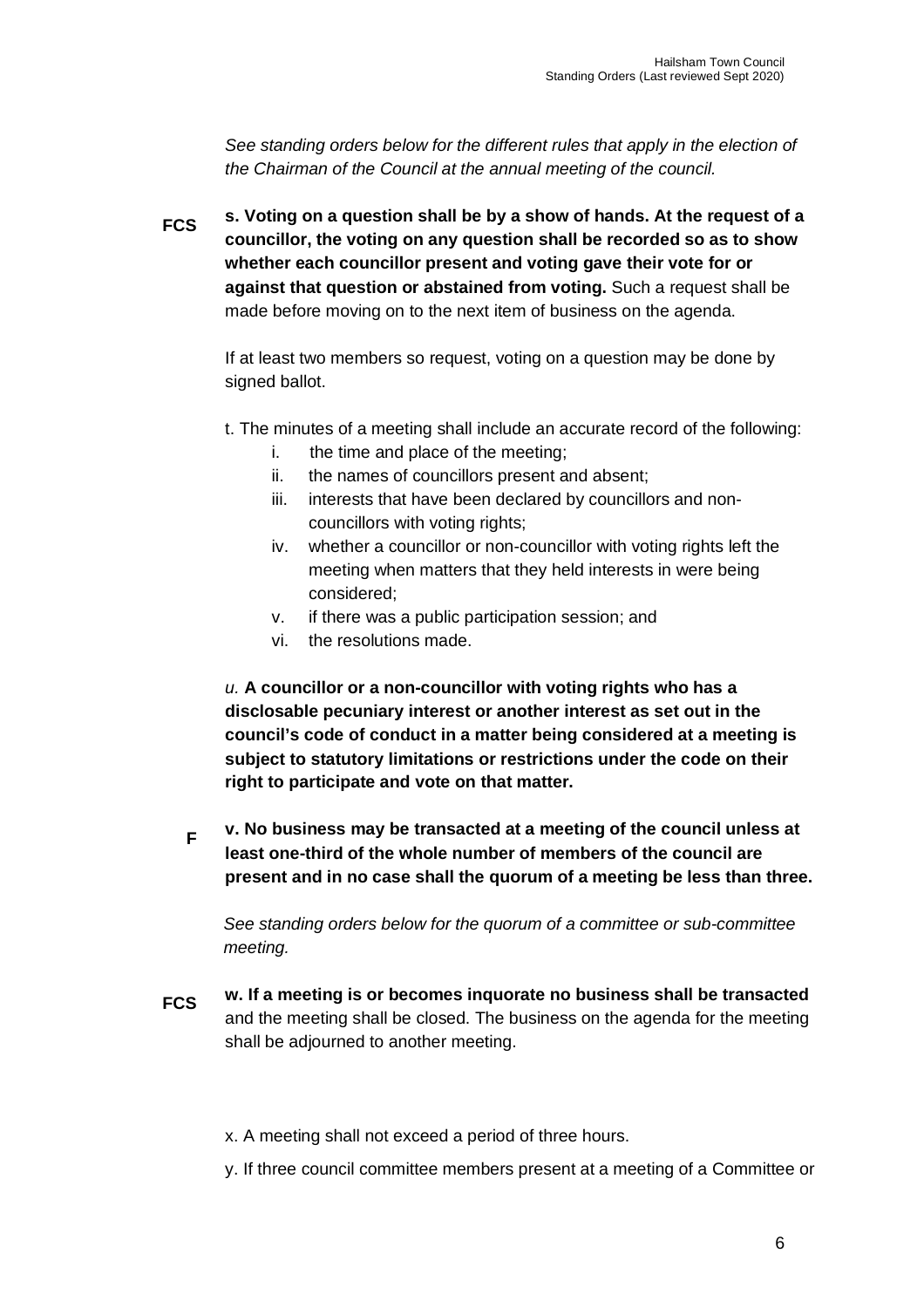Sub-Committee request it not to exercise its executive powers, or any delegated authority it has as defined in its terms of reference, in respect of a matter under consideration, then it shall not do so and shall make a recommendation to Council instead. This will then be debated fully at the next meeting of full council and no decision shall be made except by resolution of full council.

## **2. Motions for a meeting that require written notice to be given to the Proper Officer**

CS

- a A motion shall relate to the responsibilities of the meeting which it is tabled for and in any event shall relate to the performance of the council's statutory functions, powers and obligations or an issue which specifically affects the council's area or its residents.
- b No motion may be moved at a meeting unless it is on the agenda and the mover has given written notice of its wording to the Proper Officer at least five clear days before the meeting. Clear days do not include the day of the notice or the day of the meeting.
- c The Proper Officer may, before including a motion on the agenda received, correct obvious grammatical or typographical errors in the wording of the motion.
- d If the Proper Officer considers the wording of a motion received is not clear in meaning, the motion shall be rejected until the mover of the motion resubmits it in writing to the Proper Officer so that it can be understood at least three clear working days before the meeting.
- e If the wording or subject of a proposed motion is considered improper, the Proper Officer shall consult with the chairman of the forthcoming meeting or, as the case may be, the councillors who have convened the meeting, to consider whether the motion shall be included in the agenda or rejected.
- f The decision of the Proper Officer as to whether or not to include the motion (and other items) on the agenda shall be final.
- g Motions received shall be recorded in a book for that purpose and numbered in the order that they are received.
- h Motions rejected shall be recorded in a book for that purpose with an explanation by the Proper Officer for their rejection.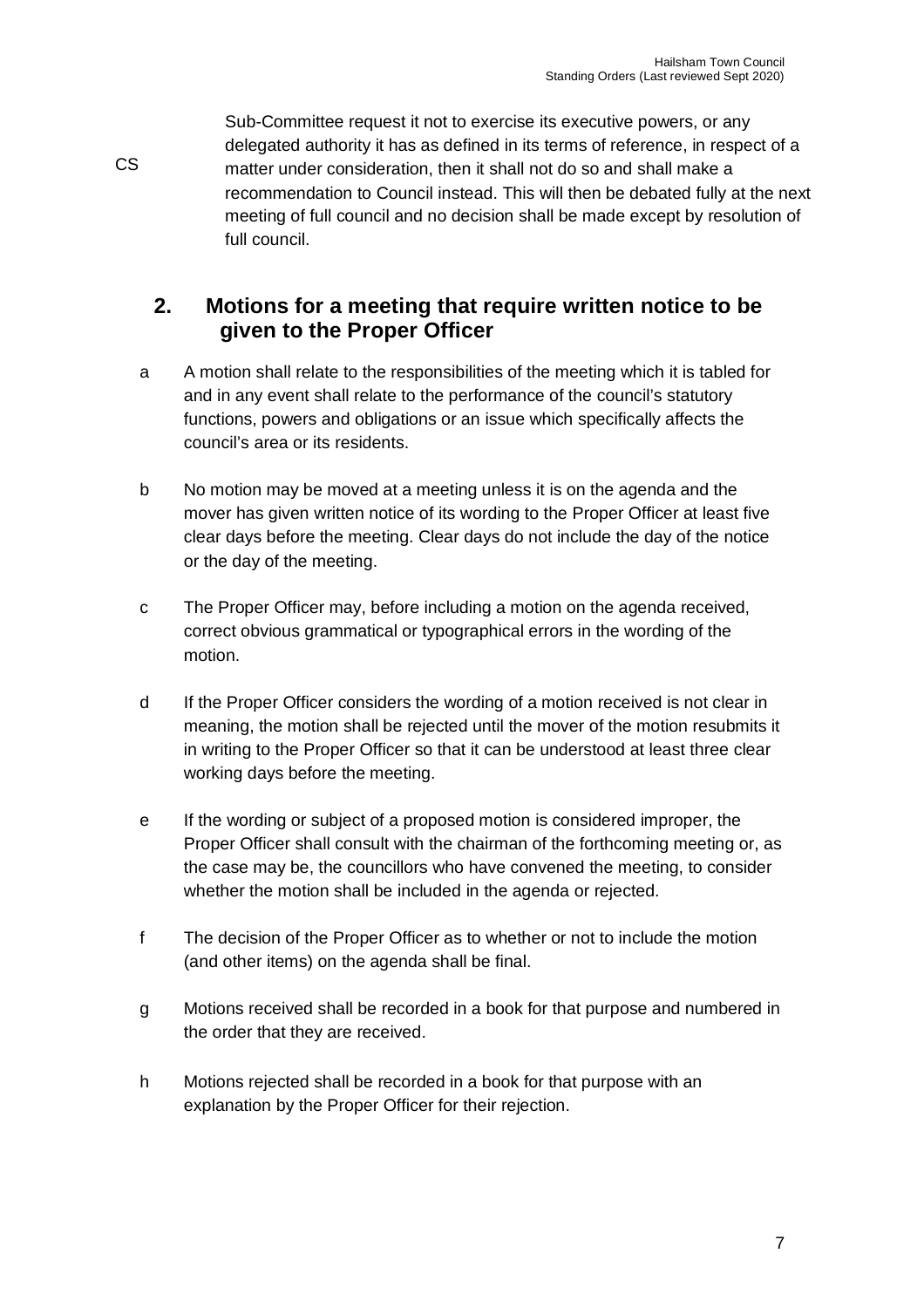## **3. Motions at a meeting that do not require written notice**

- a The following motions may be moved at a meeting without written notice to the Proper Officer;
	- i. to correct an inaccuracy in the draft minutes of a meeting;
	- ii. to move to a vote;
	- iii. to defer consideration of a motion;
	- iv. to refer a motion to a particular committee or sub-committee;
	- v. to appoint a person to preside at a meeting;
	- vi. to change the order of business on the agenda;
	- vii. to proceed to the next business on the agenda;
	- viii. to require a written report;
	- ix. to appoint a committee or sub-committee and their members;
	- x. to extend the time limits for speaking;
	- xi. to exclude the press and public from a meeting in respect of confidential or sensitive information which is prejudicial to the public interest;
	- xii. to not hear further from a councillor or a member of the public;
	- xiii. to exclude a councillor or member of the public for disorderly conduct;
	- xiv. to temporarily suspend the meeting;
	- xv. to suspend a particular standing order (unless it reflects mandatory statutory requirements);
	- xvi. to adjourn the meeting; or
	- xvii. to close a meeting.

## **4. Handling confidential or sensitive information**

- a The agenda, papers that support the agenda and the minutes of a meeting shall not disclose or otherwise undermine confidential or sensitive information which for special reasons would not be in the public interest.
- b Councillors and staff shall not disclose confidential or sensitive information which for special reasons would not be in the public interest.

## **5. Committees and sub-committees**

- a The Chairman and/or Vice-Chairman of the Council shall be voting members of every committee
- b **Unless the council determines otherwise, a committee may appoint a subcommittee whose terms of reference and members shall be determined by the committee.**
- c **The members of a committee may include non-councillors unless it is a**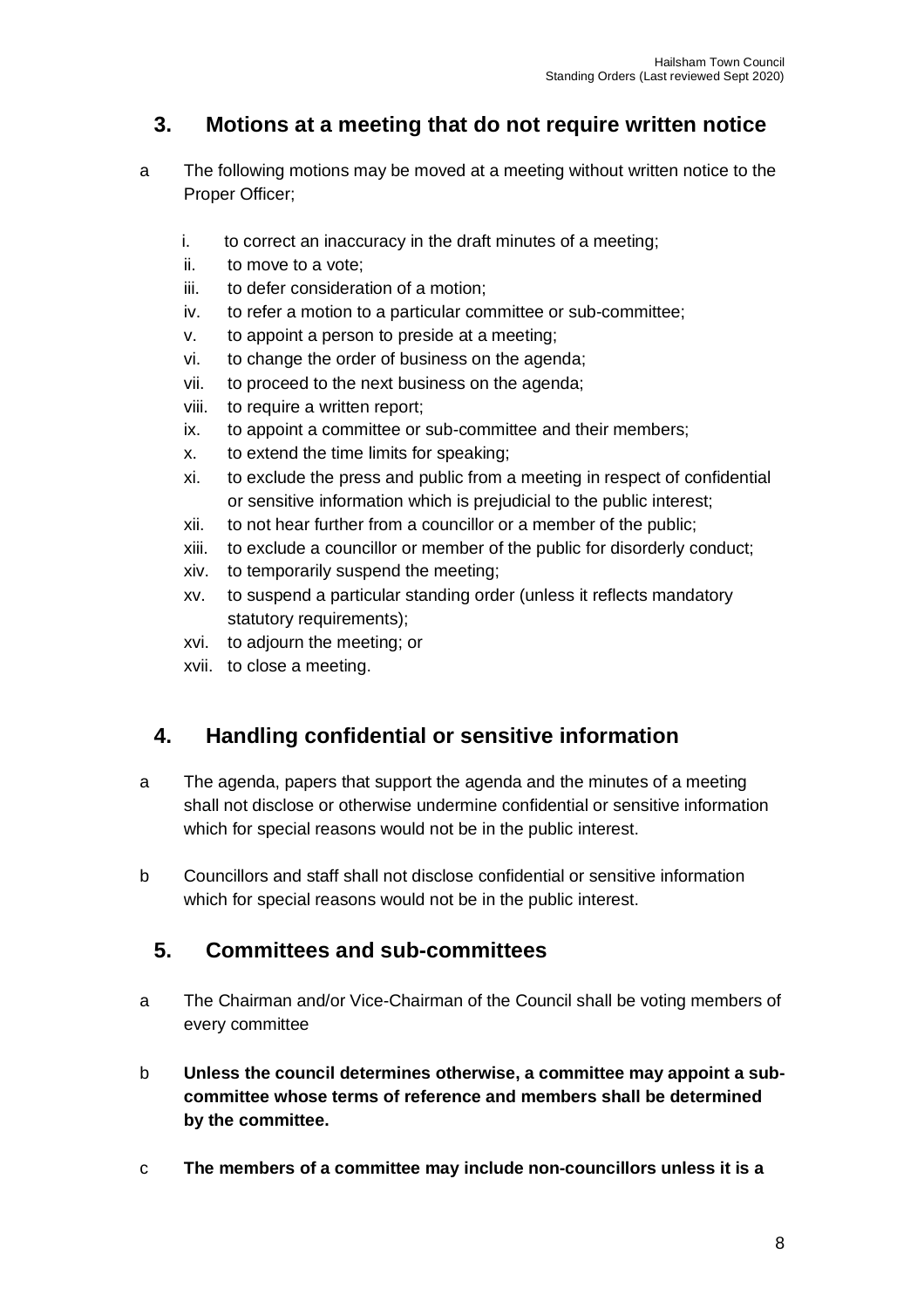**committee which regulates and controls the finances of the council.**

- d **Unless the council determines otherwise, all the members of an advisory committee and a sub-committee of the advisory committee may be noncouncillors.**
- e The council may appoint standing committees or other committees as may be necessary, and:
	- i. shall determine their terms of reference;
	- ii. shall determine the number and time of the ordinary meetings of a standing committee up until the date of the next annual meeting of full council;
	- iii. shall then permit a committee to alter the number and time of its meetings;
	- iv. shall appoint and determine the terms of office of members of such a committee;
	- v. Shall appoint and determine the terms of office of the substitute members to a committee whose role is to replace the ordinary members at a meeting of a committee if the ordinary members of the committee confirm to the Town Clerk or the Deputy Town Clerk by mid-day on the day of the meeting that they are unable to attend
	- vi. shall, after it has appointed the members of a standing committee, appoint the chairman of the standing committee;
	- vii. shall permit a committee other than a standing committee, to appoint its own chairman at the first meeting of the committee;
	- viii. shall determine the place, notice requirements and quorum for a meeting of a committee and a sub-committee which shall be no less than three;
	- ix. shall determine if the public may participate at a meeting of a committee;
	- x. shall determine if the public and press are permitted to attend the meetings of a sub-committee and also the advance public notice requirements, if any, required for the meetings of a sub-committee;
	- xi. shall determine if the public may participate at a meeting of a subcommittee that they are permitted to attend; and
	- xii. may dissolve a committee.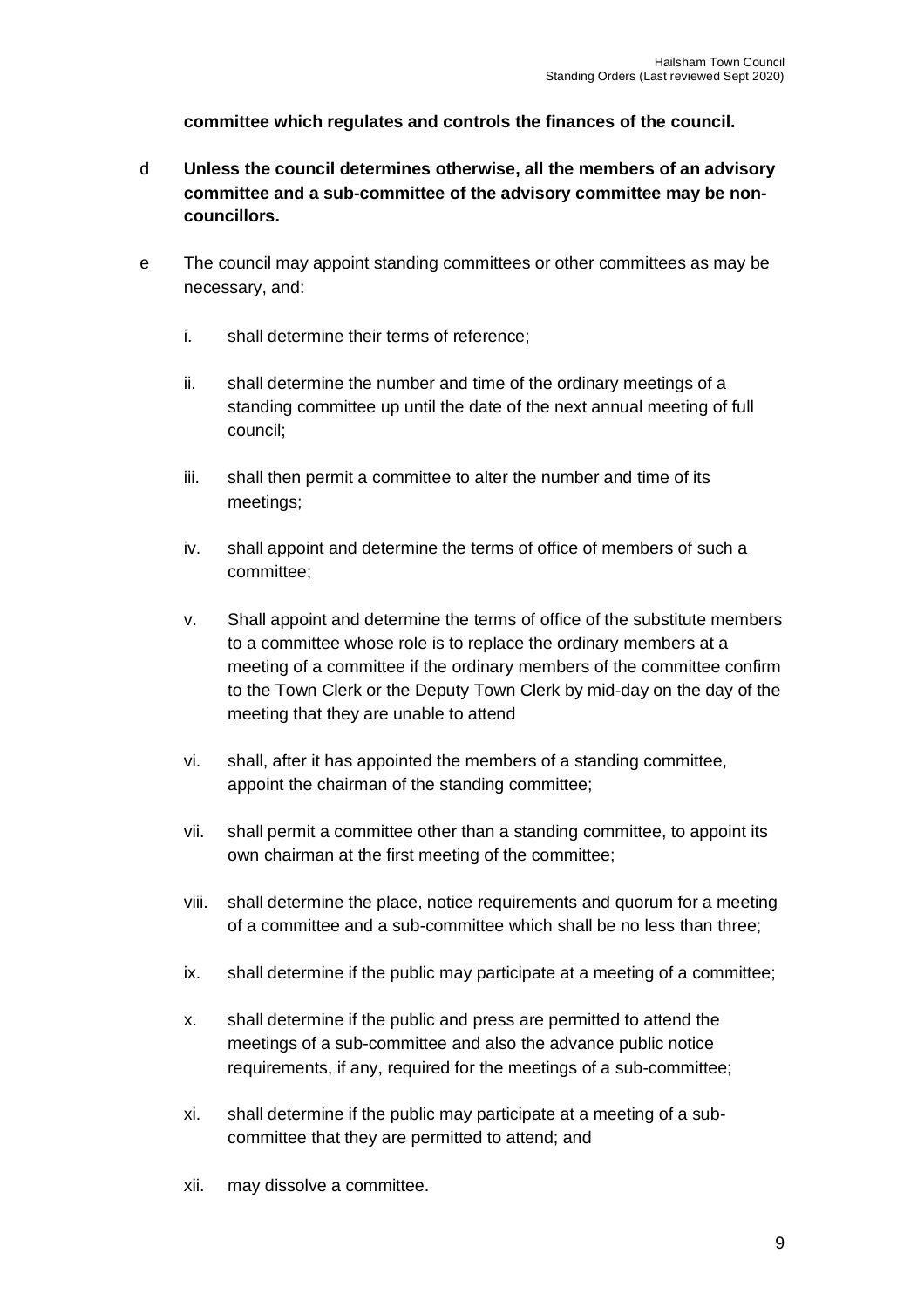## **6. Ordinary Council Meetings**

- **a In an election year, the annual meeting of the council shall be held on or within 14 days following the day on which the new councillors elected take office.**
- **b In a year which is not an election year, the annual meeting of a council shall be held on such day in May as the council may direct.**
- c **If no other time is fixed, the annual meeting of the council shall take place at 6pm.**
- d **In addition to the annual meeting of the council, at least three other ordinary meetings shall be held in each year on such dates and times as the council directs.**
- **e The first business conducted at the annual meeting of the council shall be the election of the Chairman and Vice-Chairman of the Council.**
- **f The Chairman of the Council, unless they have resigned or become disqualified, shall continue in office and preside at the annual meeting until their successor is elected at the next annual meeting of the council.**
- **g The Vice-Chairman of the Council, if any, unless they resign or become disqualified, shall hold office until immediately after the election of the Chairman of the Council at the next annual meeting of the council.**
- **h In an election year, if the current Chairman of the Council has not been reelected as a member of the council, they shall preside at the meeting until a successor Chairman of the Council has been elected. The current Chairman of the Council shall not have an original vote in respect of the election of the new Chairman of the Council but must give a casting vote in the case of an equality of votes.**
- **i In an election year, if the current Chairman of the Council has been reelected as a member of the council, they shall preside at the meeting until a new Chairman of the Council has been elected. They may exercise an original vote in respect of the election of the new Chairman of the Council and must give a casting vote in the case of an equality of votes.**
- j Following the election of the Chairman of the Council and Vice-Chairman (of the Council at the annual meeting of the council, the business of the annual meeting shall include:
	- i. **In an election year, delivery by the Chairman of the Council and councillors of their acceptance of office forms unless the council**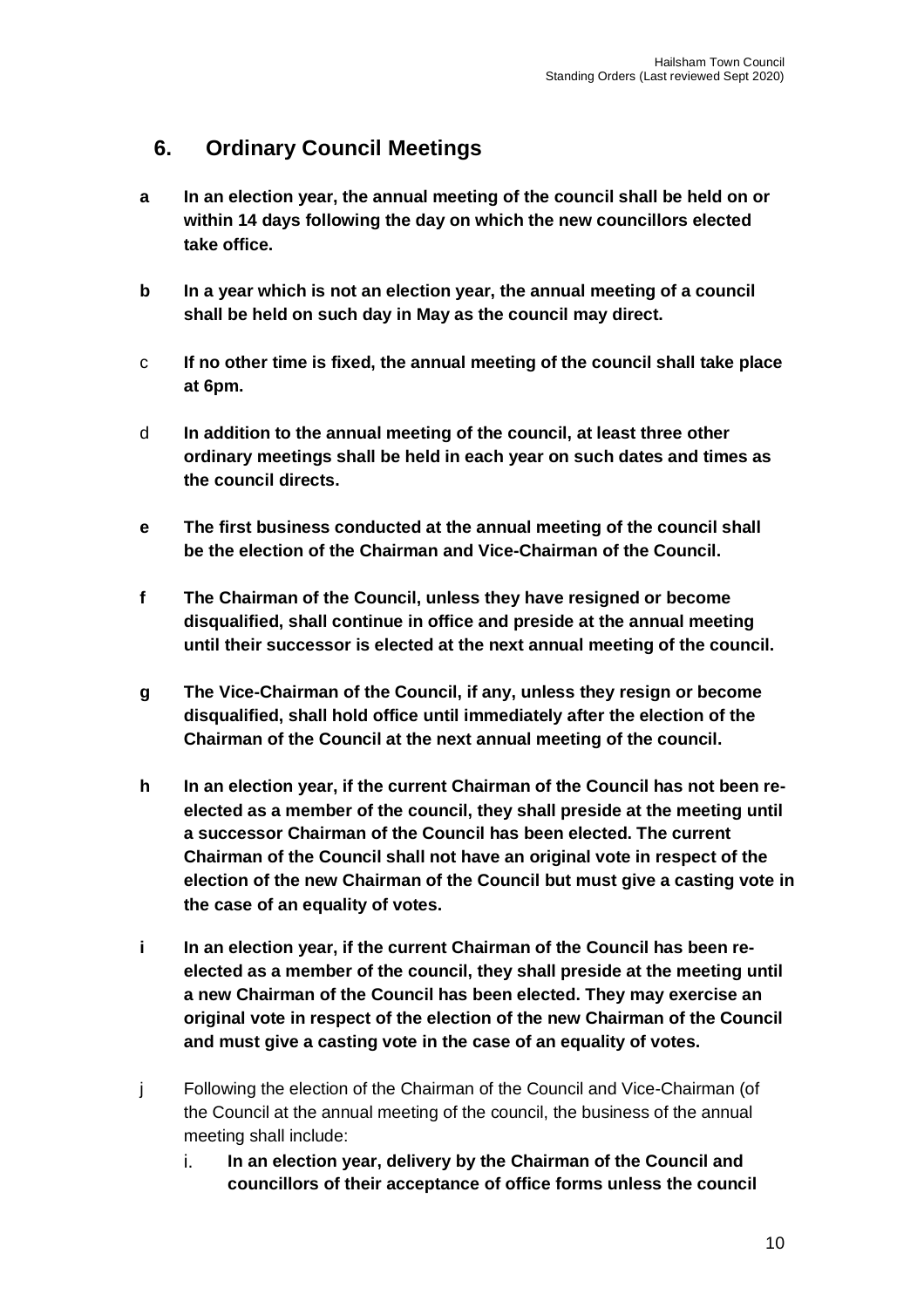**resolves for this to be done at a later date**. **In a year which is not an election year, delivery by the Chairman of the Council of their acceptance of office form unless the council resolves for this to be done at a later date;**

- ii. Confirmation of the accuracy of the minutes of the last meeting of the council;
- iii. Receipt of the minutes of the last meeting of a committee;
- iv. Consideration of the recommendations made by a committee;
- v. Review of delegation arrangements to committees, sub-committees, staff and other local authorities;
- vi. Review of the terms of reference for committees;
- vii. Appointment of members to existing committees;
- viii. Appointment of any new committees
- ix. Review of representation on or work with external bodies and arrangements for reporting back;
- x. In an election year, to make arrangements with a view to the council becoming eligible to exercise the general power of competence in the future;;
- xi. Determining the time and place of ordinary meetings of the full council up to and including the next annual meeting of full council.

#### **7. Extraordinary meetings of the council and committees and sub-committees**

- **a The Chairman of the Council may convene an extraordinary meeting of the council at any time.**
- b **If the Chairman of the Council does not or refuses to call an extraordinary meeting of the council within seven days of having been requested in writing to do so by two councillors, any two councillors may convene an extraordinary meeting of the council. The public notice giving the time, place and agenda for such a meeting must be signed by the two councillors.**
- c The chairman of a committee [or a sub-committee] may convene an extraordinary meeting of the committee [or the sub-committee] at any time.
- d If the chairman of a committee [or a sub-committee] does not or refuses to call an extraordinary meeting within seven days of having been requested by to do so by two members of the committee [or the sub-committee], any two members of the committee [and the sub-committee] may convene an extraordinary meeting of a committee [and a sub-committee].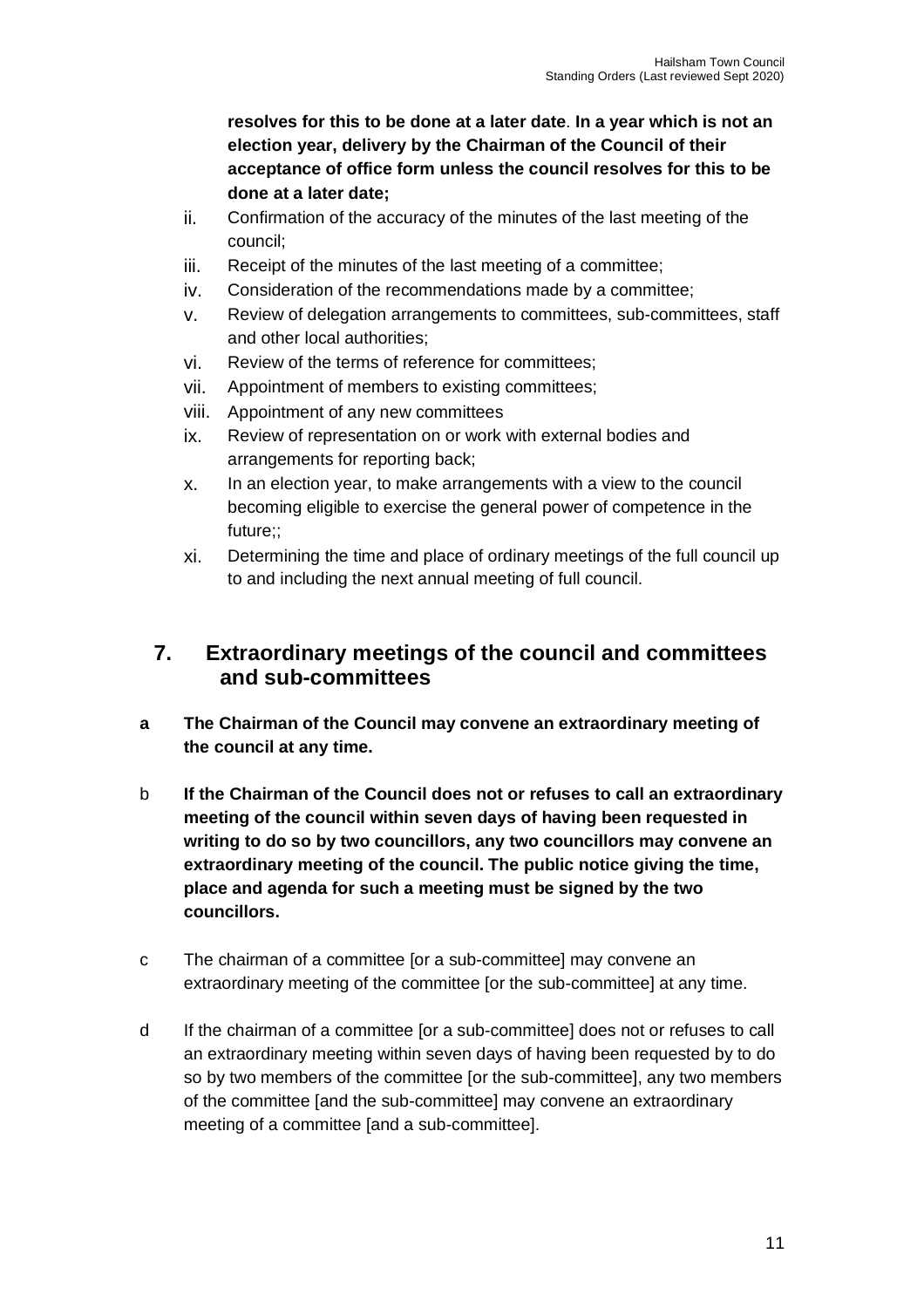## **8. Voting on appointments**

a Where more than two persons have been nominated for a position to be filled by the council and none of those persons has received an absolute majority of votes in their favour, the name of the person having the least number of votes shall be struck off the list and a fresh vote taken. This process shall continue until a majority of votes is given in favour of one person. A tie in votes may be settled by the casting vote exerciseable by the chairman of the meeting.

#### **9. Rules of debate at meetings**

- a Motions on the agenda shall be considered in the order that they appear unless the order is changed at the discretion of the chairman of the meeting.
- b A motion (including an amendment) shall not be progressed unless it has been moved and seconded.
- c A motion on the agenda that is not moved by its proposer may be treated by the chairman of the meeting as withdrawn.
- d If a motion (including an amendment) has been seconded, it may be withdrawn by the proposer only with the consent of the seconder and the meeting.
- e An amendment is a proposal to remove or add words to a motion. It shall not negate the motion.
- f If an amendment to the original motion is carried, the original motion becomes the substantive motion upon which further amendment(s) may be moved.
- g A councillor may move an amendment to their own motion if agreed by the meeting. If a motion has already been seconded, the amendment shall be with the consent of the seconder and the meeting.
- h If there is more than one amendment to an original or substantive motion, the amendments shall be moved in the order directed by the chairman.
- i Only one amendment shall be moved and debated at a time, the order of which shall be directed by the chairman of the meeting.
- j One or more amendments may be discussed together if the chairman of the meeting considers this expedient but each amendment shall be voted upon separately.
- k A councillor may not move more than one amendment to an original or substantive motion.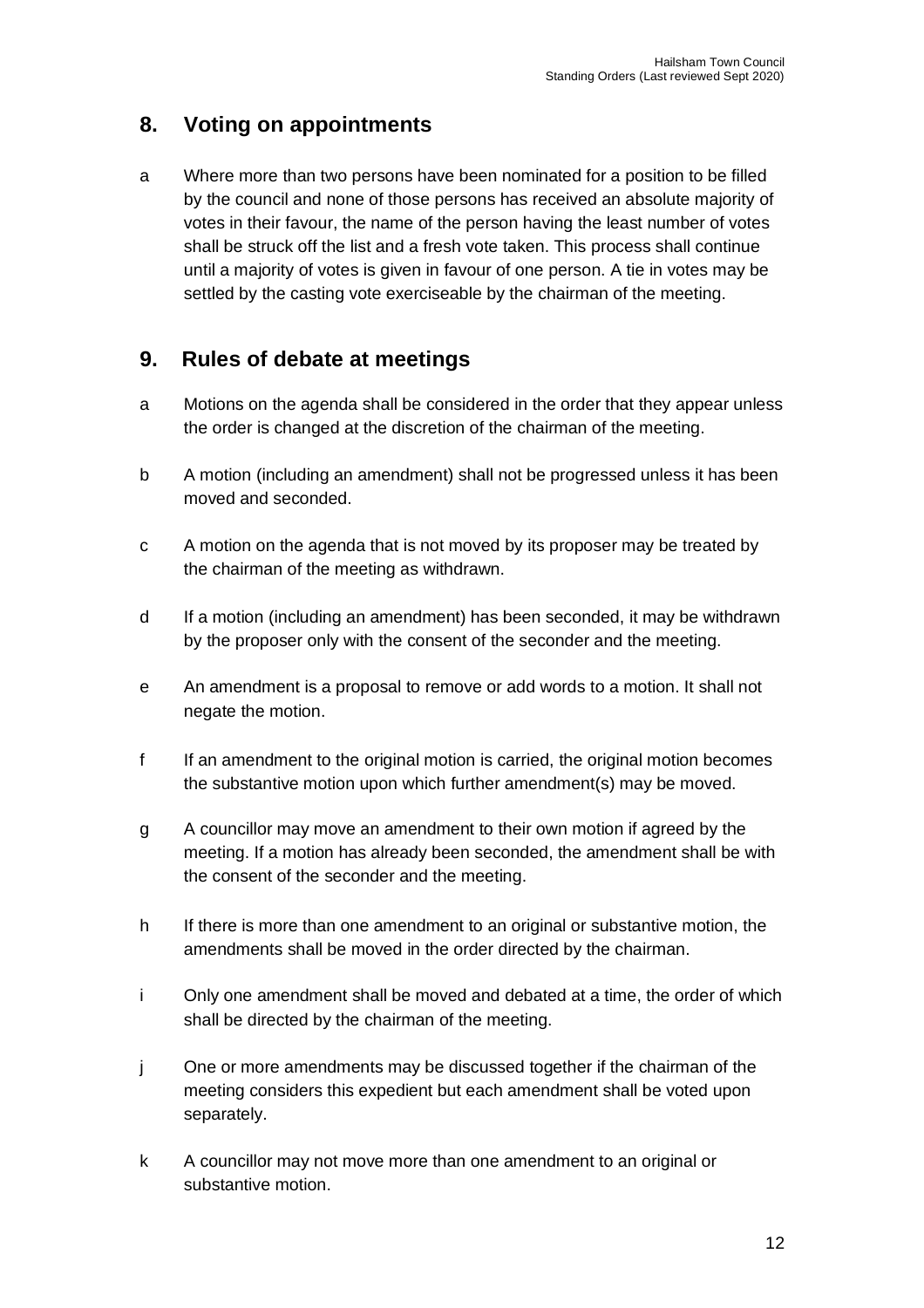- l The mover of an amendment has no right of reply at the end of debate on it.
- m Where a series of amendments to an original motion are carried, the mover of the original motion shall have a right of reply either at the end of debate of the first amendment or at the very end of debate on the final substantive motion immediately before it is put to the vote.
- n Unless permitted by the chairman of the meeting, a councillor may speak once in the debate on a motion except:
	- i. to speak on an amendment moved by another councillor;
	- ii. to move or speak on another amendment if the motion has been amended since they last spoke;
	- iii. to make a point of order;
	- iv. to give a personal explanation; or
	- v. in exercise of a right of reply.
- o During the debate of a motion, a councillor may interrupt only on a point of order or a personal explanation and the councillor who was interrupted shall stop speaking. A councillor raising a point of order shall identify the standing order which they consider has been breached or specify the other irregularity in the proceedings of the meeting they are concerned by.
- p A point of order shall be decided by the chairman of the meeting and their decision shall be final.
- q When a motion is under debate, no other motion shall be moved except:
	- i. to amend the motion;
	- ii. to proceed to the next business;
	- iii. to adjourn the debate;
	- iv. to put the motion to a vote;
	- v. to ask a person to be no longer heard or to leave the meeting;
	- vi. to refer a motion to a committee or sub-committee for consideration;
	- vii. to exclude the public and press;
	- viii. to adjourn the meeting; or
	- ix. to suspend particular standing order(s) excepting those which reflect mandatory statutory requirements.
- r Before an original or substantive motion is put to the vote, the chairman of the meeting shall be satisfied that the motion has been sufficiently debated and that the mover of the motion under debate has exercised or waived his right of reply.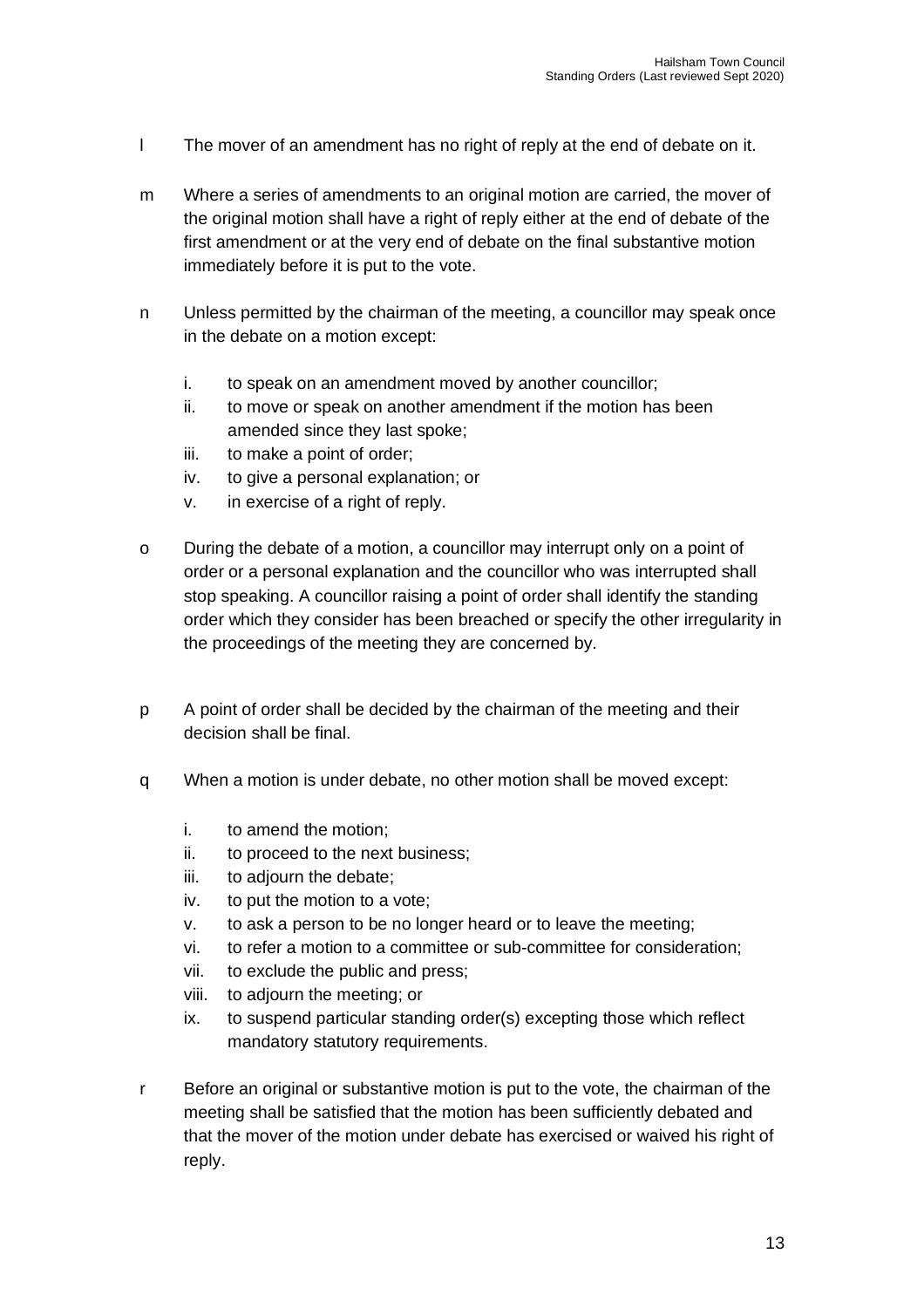s Excluding motions moved, the contributions or speeches by a councillor shall relate only to the motion under discussion

## **<sup>10</sup>. Closure**

a. At the end of any speech a member may, without comment, move "that the question be now put", that "the debate be adjourned" or "that the debate be now adjourned" or "that the Council do not adjourn". If such a motion is seconded and if the Chairman is of the opinion that the question before the Council has been sufficiently debated (but not otherwise), they shall forthwith put the motion. If the motion "that the question be now put" is carried, they shall call upon the mover to exercise or waive their right of reply and shall put the question immediately after that right has been exercised or waived. The adjournment of a debate or of the Council shall not prejudice the mover's right of reply at the resumption.

*(Note: Where a meeting is adjourned, the subsequent proceedings are part of the original meeting and no new notices or agendas need be issued, except a notification of the date of continuation of the meeting, to members not present.)*

## **11. Rescission Of Previous Resolution**

**a.** A decision (whether affirmative or negative) of the Council shall not be reversed within six months save by a special resolution carried by a majority of two-thirds of those present and voting.

## **12. Disorderly conduct at meetings**

- a No person shall obstruct the transaction of business at a meeting or behave offensively or improperly. If this standing order is ignored, the chairman of the meeting shall request such person(s) to moderate or improve their conduct.
- b If person(s) disregard the request of the chairman of the meeting to moderate or improve their conduct, any councillor or the chairman of the meeting may move that the person be no longer heard or excluded from the meeting. The motion, if seconded, shall be put to the vote without discussion.
- c If a resolution made under the standing order 12b above is ignored, the chairman of the meeting may take further reasonable steps to restore order or to progress the meeting. This may include temporarily suspending or closing the meeting.

## **13. Management of Information**

a The Council shall have in place and keep under review, technical and organisational measures to keep secure information (including personal data) which it holds in paper and electronic form. Such arrangements shall include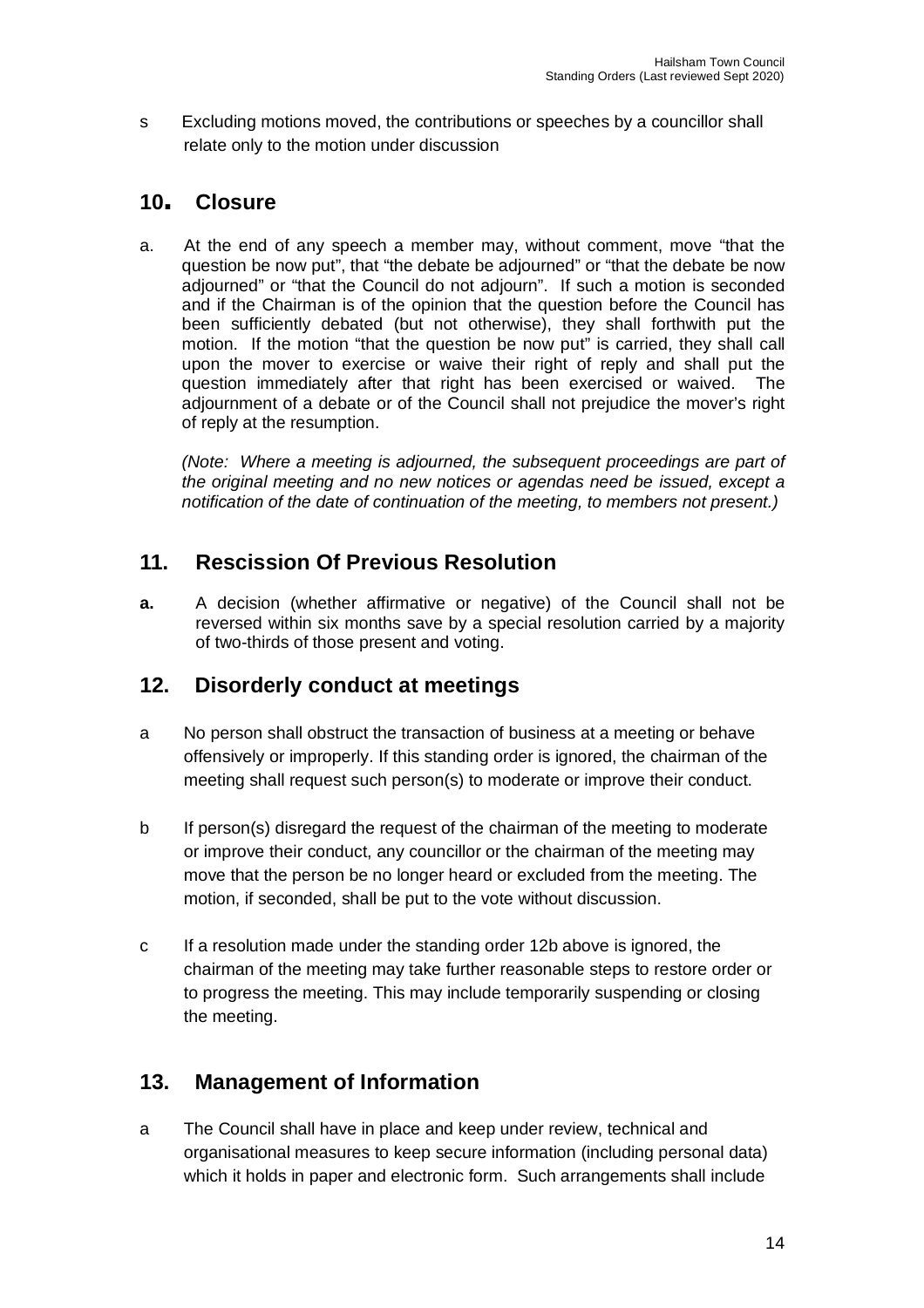deciding who has access to personal data and encryption of the personal data.

- b The Council shall have in place, and keep under review, policies for the retention and safe destruction of all information (including personal data) which it holds in paper and electronic form. The Council's retention policy shall confirm the period for which information (including personal data) shall be retained or if this is not possible the criteria used to determine that period (e.g the Limitation Act 1980).
- c The agenda, papers that support the agenda and the minutes of a meeting shall not disclose or otherwise undermine confidential or personal data without legal justification.
- d Councillors, staff, the Council's contractors and agents shall not disclose confidential or personal data without legal justification.

#### **14. Draft Minutes**

- a If the draft minutes of a preceding meeting have been served on councillors with the agenda to attend the meeting at which they are due to be approved for accuracy, they shall be taken as read.
- b There shall be no discussion about the draft minutes of a preceding meeting except in relation to their accuracy. A motion to correct an inaccuracy in the draft minutes shall be moved in accordance with these standing orders
- c The accuracy of draft minutes, including any amendment(s) made to them, shall be confirmed by resolution and shall be signed by the chairman of the meeting and stand as an accurate record of the meeting to which the minutes relate.
- d If the chairman of the meeting does not consider the minutes to be an accurate record of the meeting to which they relate, they shall sign the minutes and include a paragraph in the following terms or to the same effect: "The chairman of this meeting does not believe that the minutes of the meeting of the (*committee name*) held on [*date*] were a correct record but their view was not upheld by the meeting and the minutes are confirmed as an accurate record of the proceedings."
- e Upon a resolution which confirms the accuracy of the minutes of a meeting, the draft minutes or recordings of the meeting for which approved minutes exist shall be destroyed.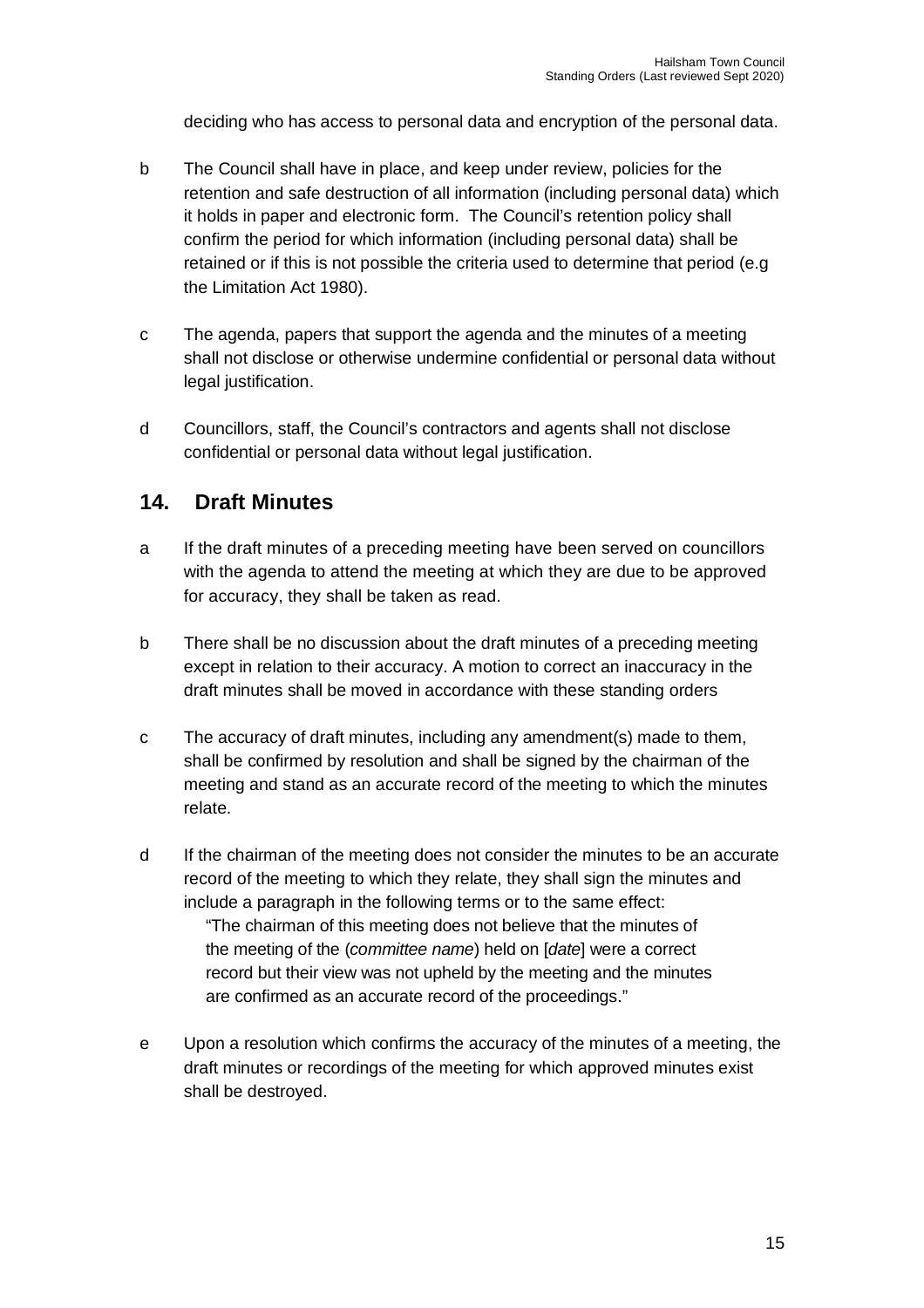## **15. Code of conduct and dispensations**

- a All councillors and non-councillors with voting rights shall observe the code of conduct adopted by the council.
- b Unless they have been granted a dispensation, a councillor or non-councillor with voting rights shall withdraw from a meeting when it is considering a matter in which they have a disclosable pecuniary interest. They may return to the meeting after it has considered the matter in which they had the interest.
- c Unless they have been granted a dispensation, a councillor or non-councillor with voting rights shall withdraw from a meeting when it is considering a matter in which they have another interest if so required by the council's code of conduct. They may return to the meeting after it has considered the matter in which they had the interest.
- d **Dispensation requests shall be in writing and submitted to the Proper Officer** as soon as possible before the meeting, or failing that, at the start of the meeting for which the dispensation is required.
- e A decision as to whether to grant a dispensation shall be made by the Proper Officer and that decision is final.
- f A dispensation request shall confirm:
	- i. the description and the nature of the disclosable pecuniary interest or other interest to which the request for the dispensation relates;
	- ii. whether the dispensation is required to participate at a meeting in a discussion only or a discussion and a vote;
	- iii. the date of the meeting or the period (not exceeding four years) for which the dispensation is sought; and
	- iv. an explanation as to why the dispensation is sought.
- g Dispensations requests shall be considered [by the Proper Officer] before the meeting or, if this is not possible, at the start of the meeting for which the dispensation is required

#### **h A dispensation may be granted if having regard to all relevant circumstances the following applies:**

- **ii. without the dispensation the number of persons prohibited from participating in the particular business would be so great a proportion of the meeting transacting the business as to impede the transaction of the business or**
- **iii. granting the dispensation is in the interests of persons living in the**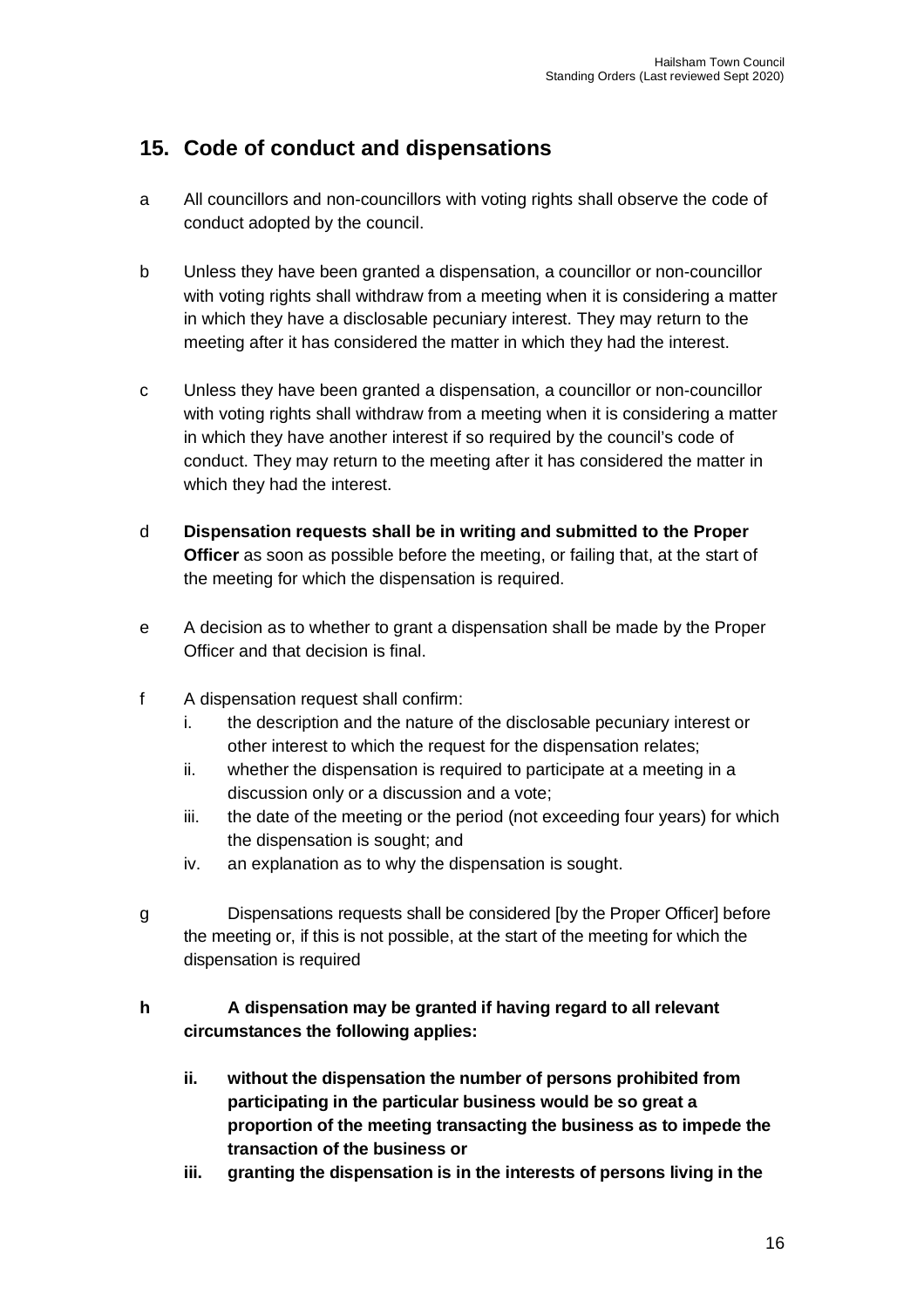**council's area or**

**iv. it is otherwise appropriate to grant a dispensation.**

## **16. Code of Conduct Complaints**

- a Upon notification by the District Council that it is dealing with a complaint that a councillor or non-councillor with voting rights has breached the council's code of conduct, the Proper Officer shall report this to the council.
- b Where the notification relates to a complaint made by the Proper Officer, the Proper Officer shall notify the Chairman of Council of this fact, and the Chairman shall nominate another staff member to assume the duties of the Proper Officer in relation to the complaint until it has been determined and the council has agreed what action, if any, to take.
- c The council may:
	- i. provide information or evidence where such disclosure is necessary to progress an investigation of the complaint or is required by law;
	- ii. seek information relevant to the complaint from the person or body with statutory responsibility for investigation of the matter;
- **d Upon notification by the District Council that a councillor or noncouncillor with voting rights has breached the council's code of conduct, the council shall consider what, if any, action to take against them. Such action excludes disqualification or suspension from office.**

#### **17. Proper Officer**

- a The Proper Officer shall be either (i) the clerk or (ii) other staff member(s) nominated by the council to undertake the work of the Proper Officer when the Proper Officer is absent.
- b The Proper Officer shall:
	- i. **Ensure that at least three clear days before a meeting of the council, a committee and a sub-committee a summons is served on councillors, by email, or is posted to them, confirming the time, place and the agenda provided any such email contains the electronic signature and title of the Proper Officer].**
	- ii. **Ensure that the public are given notice of the time, place and agenda at least three clear days before a meeting of the council or a meeting of a committee** or a sub-committee **(provided that the public notice with agenda of an extraordinary meeting of the council convened by councillors is signed by them);**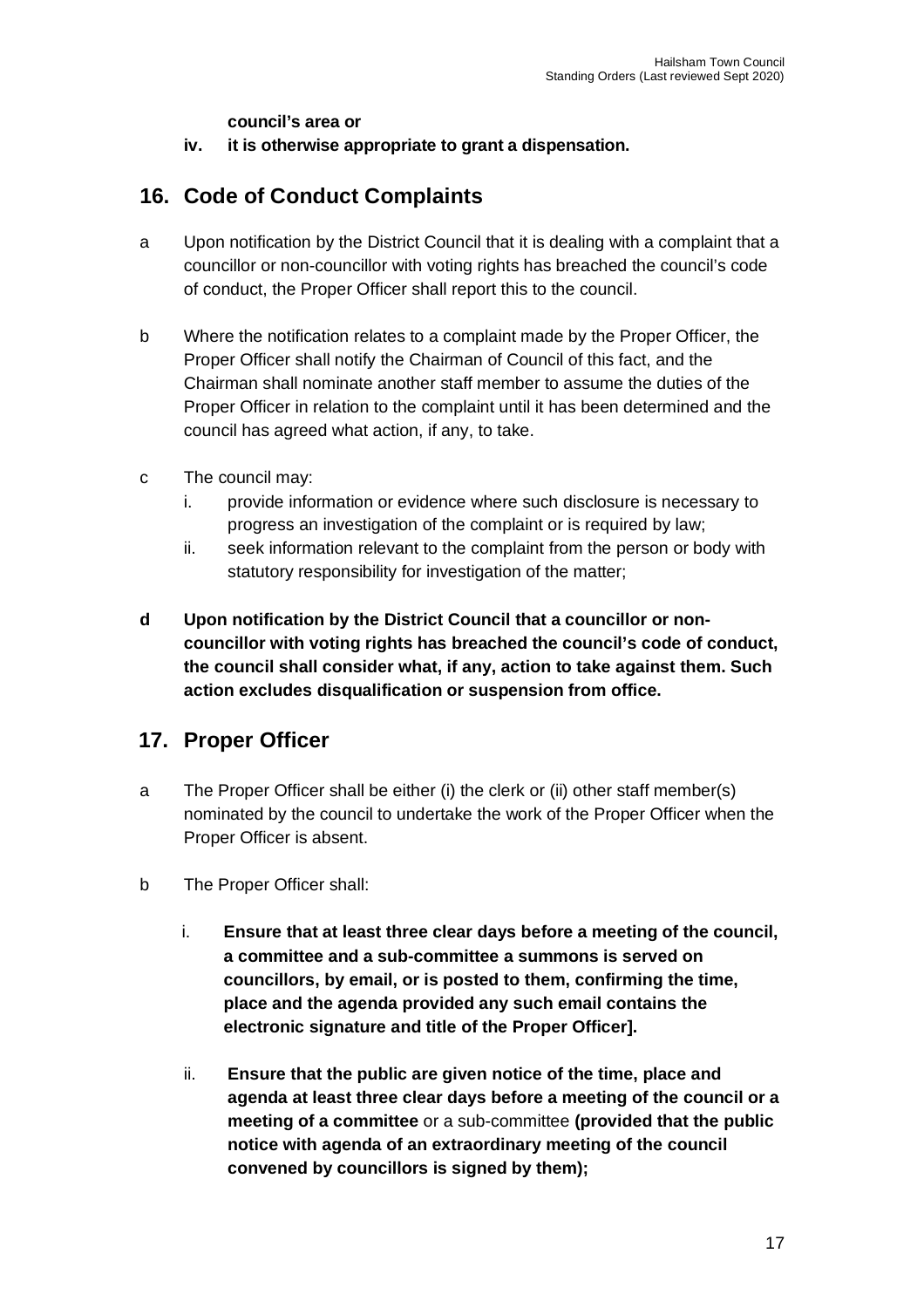- iii. include on the agenda all motions in the order received unless a councillor has given written notice at least three days before the meeting confirming his withdrawal of it;
- iv. **convene a meeting of full council for the election of a new Chairman of the Council, occasioned by a casual vacancy in their office;**
- v. **facilitate inspection of the minute book by local government electors**;
- vi. **receive and retain copies of byelaws made by other local authorities;**
- vii. retain acceptance of office forms from councillors;

*.*

- viii. retain a copy of every councillor's register of interests;
- ix. assist with responding to requests made under the Freedom of Information Act 2000 and Data Protection Act 1998, in accordance with and subject to the council's policies and procedures relating to the same;
- x. receive and send general correspondence and notices on behalf of the council except where there is a resolution to the contrary;
- xi. manage the organisation, storage of, access to and destruction of information held by the council in paper and electronic form;
- xii. arrange for legal deeds to be executed;
- xiii. arrange or manage the prompt authorisation, approval, and instruction regarding any payments to be made by the council in accordance with the council's financial regulations;
- xiv. manage the recording of every planning application notified to the council and the council's response to the local planning authority;
- xv. manage access to information about the council via the publication scheme; and
- xvi. retain custody of the seal of the council (if any) which shall not be used without a resolution to that effect.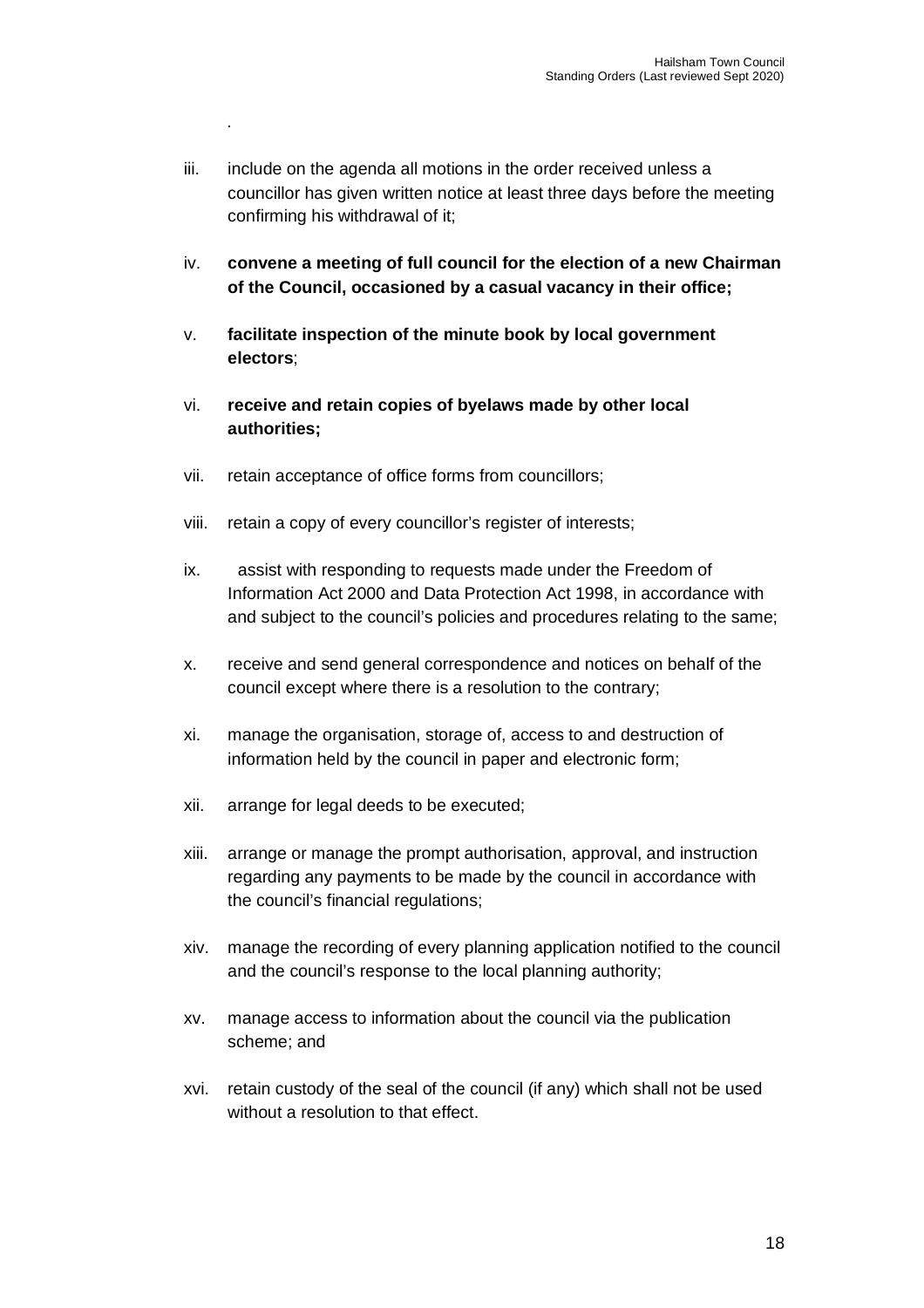## **18. Responsible Financial Officer**

a The council shall appoint appropriate staff member(s) to undertake the work of the Responsible Financial Officer when the Responsible Financial Officer is absent.

## **19. Accounts and accounting statements**

- a "Proper practices" in standing orders refer to the most recent version of Governance and Accountability for Local Councils – a Practitioners' Guide (England)]
- b All payments by the council shall be authorised, approved and paid in accordance with the law, proper practices and the council's financial regulations.
- c The Responsible Financial Officer shall supply to each councillor as soon as practicable after 30 June, 30 September and 31 December in each year a statement to summarise:
	- i. the council's receipts and payments for each quarter;
	- ii. the council's aggregate receipts and payments for the year to date;
	- iii. the balances held at the end of the quarter being reported

and which includes a comparison with the budget for the financial year and highlights any actual or potential overspends.

- d As soon as possible after the financial year end at 31 March, the Responsible Financial Officer shall provide:
	- i. each councillor with a statement summarising the council's receipts and payments for the last quarter and the year to date for information; and
	- ii. to the full council the accounting statements for the year in the form of Section 1 of the annual return, as required by proper practices, for consideration and approval.
- e The year end accounting statements shall be prepared in accordance with proper practices and applying the form of accounts determined by the council (receipts and payments, or income and expenditure) for a year to 31 March. A completed draft annual return shall be presented to each councillor before the end of the following month of May. The annual return of the council, which is subject to external audit, including the annual governance statement, shall be presented to council for consideration and formal approval before 30 June.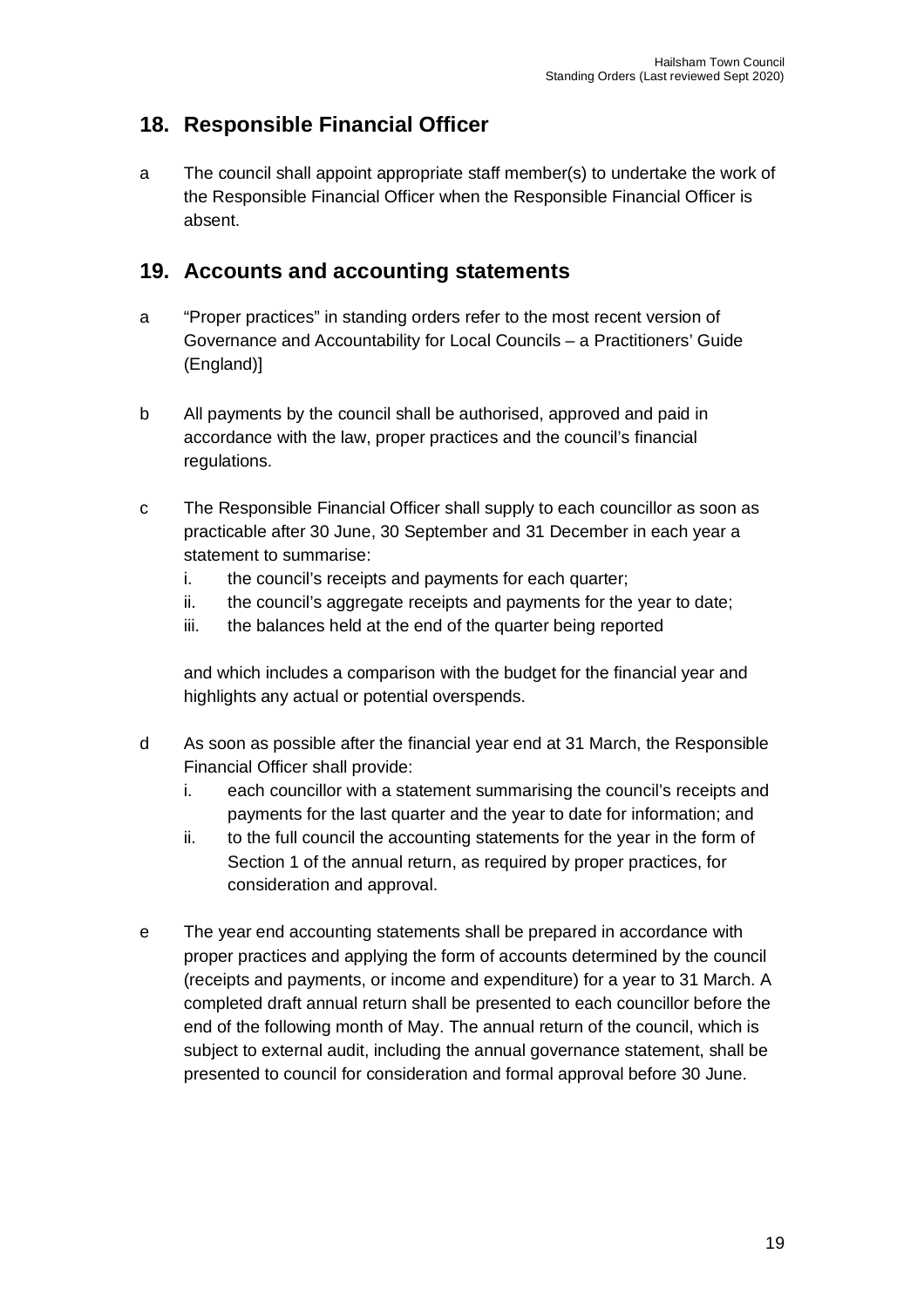## **20. Financial controls and procurement**

- a The council shall consider and approve financial regulations drawn up or approved by the Responsible Financial Officer, which shall include detailed arrangements in respect of the following:
	- i. the keeping of accounting records and systems of internal controls;
	- ii. the assessment and management of financial risks faced by the council;
	- iii. the work of the independent internal auditor in accordance with proper practices and the receipt of regular reports from the internal auditor, which shall be required at least annually;
	- iv. the inspection and copying by councillors and local electors of the council's accounts and/or orders of payments; and
	- v. procurement policies including the setting of values for different procedures where a contract has an estimated value of less than £25,000.
- b Financial regulations shall be reviewed regularly and at least annually for fitness of purpose.
- c **Financial regulations shall confirm that a proposed contract for the supply of goods, materials, services and the execution of works with an estimated value in excess of** £25,000 **shall be procured on the basis of a formal tender .**
- d **A public contract regulated by the Public Contracts Regulations 2015 with an estimated value in excess of £25,000 but less than the relevant thresholds in standing order 18(f) is subject to Regulations 109-114 of the Public Contracts Regulations 2015 which include a requirement on the Council to advertise the contract opportunity on the Contracts Finder website regardless of what other means it uses to advertise the opportunity unless it proposes to use an existing list of approved suppliers (framework agreement).**

Further details regarding this process can be found in the Council's Financial Regulations.

- e Subject to additional requirements in the financial regulations of the council, the tender process for contracts for the supply of goods, materials, services or the execution of works shall include, as a minimum, the following steps:
	- i. a specification for the goods, materials, services or the execution of works shall be drawn up;
	- ii. an invitation to tender shall be drawn up to confirm (i) the council's specification (ii) the time, date and address for the submission of tenders (iii) the date of the council's written response to the tender and (iv) the prohibition on prospective contractors contacting councillors or staff to encourage or support their tender outside the prescribed process;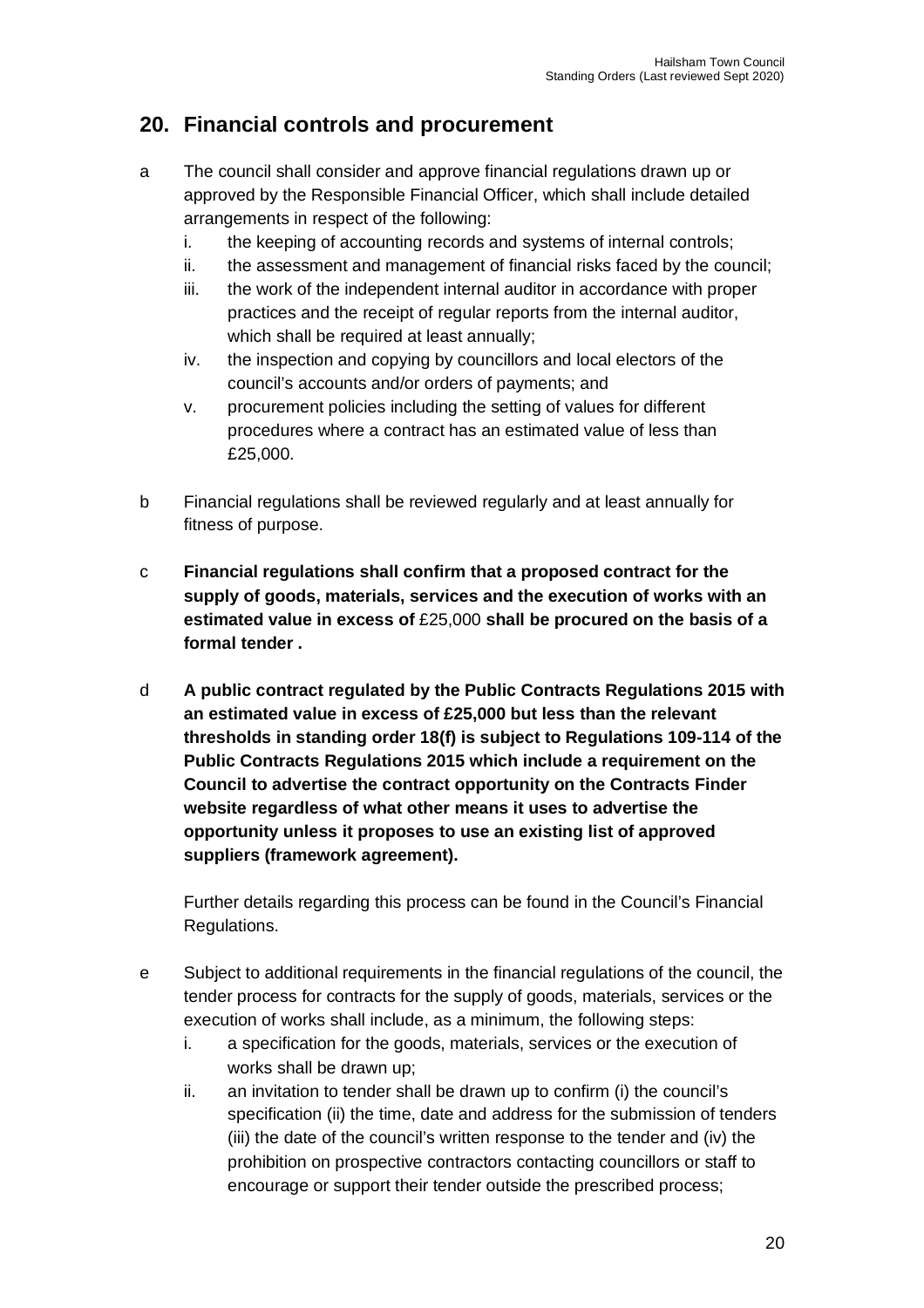- iii. the invitation to tender shall be advertised in a local newspaper and in any other manner that is appropriate;
- iv. tenders are to be submitted in writing in a sealed marked envelope addressed to the Proper Officer;
- v. tenders shall be opened by the Proper Officer in the presence of at least one councillor after the deadline for submission of tenders has passed;
- vi. tenders are to be reported to and considered by the appropriate meeting of the council or a committee or sub-committee with delegated responsibility or relevant terms of reference.
- f Neither the council, nor a committee or a sub-committee with delegated responsibility or relevant terms of reference for considering tenders, is bound to accept the lowest value tender.
- g **A public contract regulated by the Public Contracts Regulations 2015 with an estimated value in excess of £181,302 for a public service or supply contract or in excess of £4,551,413 for public works contract (or other thresholds determined by the European Commission every two years and published in the Official of the European Union (OJEU)) shall comply with the relevant procurement procedures and other requirements in the Public Contracts Regulations 2015 which include advertising the contract opportunity on the Contracts Finder website and in OJEU.**
- **h A public contract in connection with the supply of gas, heat, electricity, drinking water, transport services, or postal services to the public; or the provision of a port or airport; or the exploration for or extraction of gas, oil or solid fuel with an estimated value in excess of £363,424 for a supply, services or design contract; or in excess of £4,551,413 for a works contract; or £820,370 for a social and other specific services contract (or other thresholds determined by the European Commission every two years and published by OJEU) shall comply with the relevant procurement procedures and other requirements in the Utilities Contracts Regulations 2016.**

## **21. Responsibilities to provide information**

- a In accordance with the freedom of information legislation, the Council shall publish information in accordance with its publication scheme and respond to requests for information held by the Council.
- b The Council shall publish information in accordance with the requirements of the Local Government (Transparency Requirements) (England) Regulations 2015.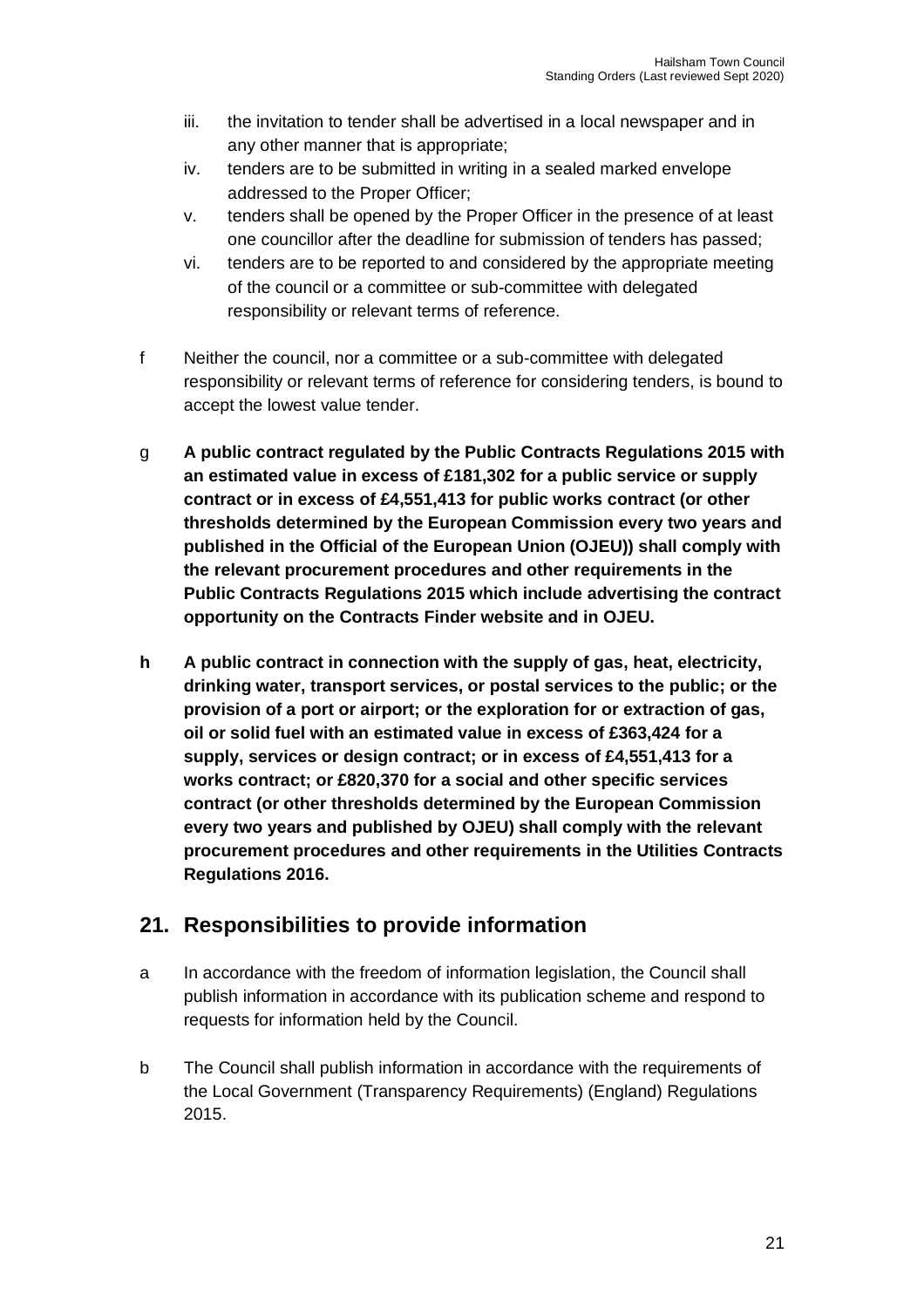## **22. Responsibilities Under Data Protection Legislation**

- a The Council shall appoint a Data Protection Officer
- **b The Council shall have policies and procedures in place to respond to an individual exercising statutory rights concerning their personal data.**
- **c The Council shall have a written policy in place for responding to and managing a personal data breach.**
- **d The Council shall keep a record of all personal data breaches comprising the facts relating to the personal data breach, its effects and the remedial action taken.**
- **e The Council shall ensure that information communicated in its privacy notice(s) is in an easily accessible and available form and kept up to date.**
- **f The council shall maintain a written record of its processing activities.**
- **g The Council shall have in place and keep under review, technical and organisational measures to keep secure information (including personal data) which it holds in paper and electronic form. Such arrangements shall include deciding who has access to personal data and encryption of personal data.**
- **h The Council shall have in place, and keep under review, policies for the retention and safe destruction of all information (including personal data) which it holds in paper and electronic form. The Council's retention policy shall confirm the period for which information (including personal data) shall be retained or if this is not possible the criteria used to determine that period (e.g. the Limitation Act 1980).**
- **i The agenda, papers that support the agenda and the minutes of a meeting shall not disclose or otherwise undermine confidential information or personal data without legal justification.**
- **j Councillors, staff, the Council's contractors and agents shall not disclose confidential information or personal data without legal justification.**

## **23. Relations with the press/media**

a Requests from the press or other media for an oral or written comment or statement from the Council, its councillors or staff shall be handled in accordance with the Council's policy in respect of dealing with the press and/or other media.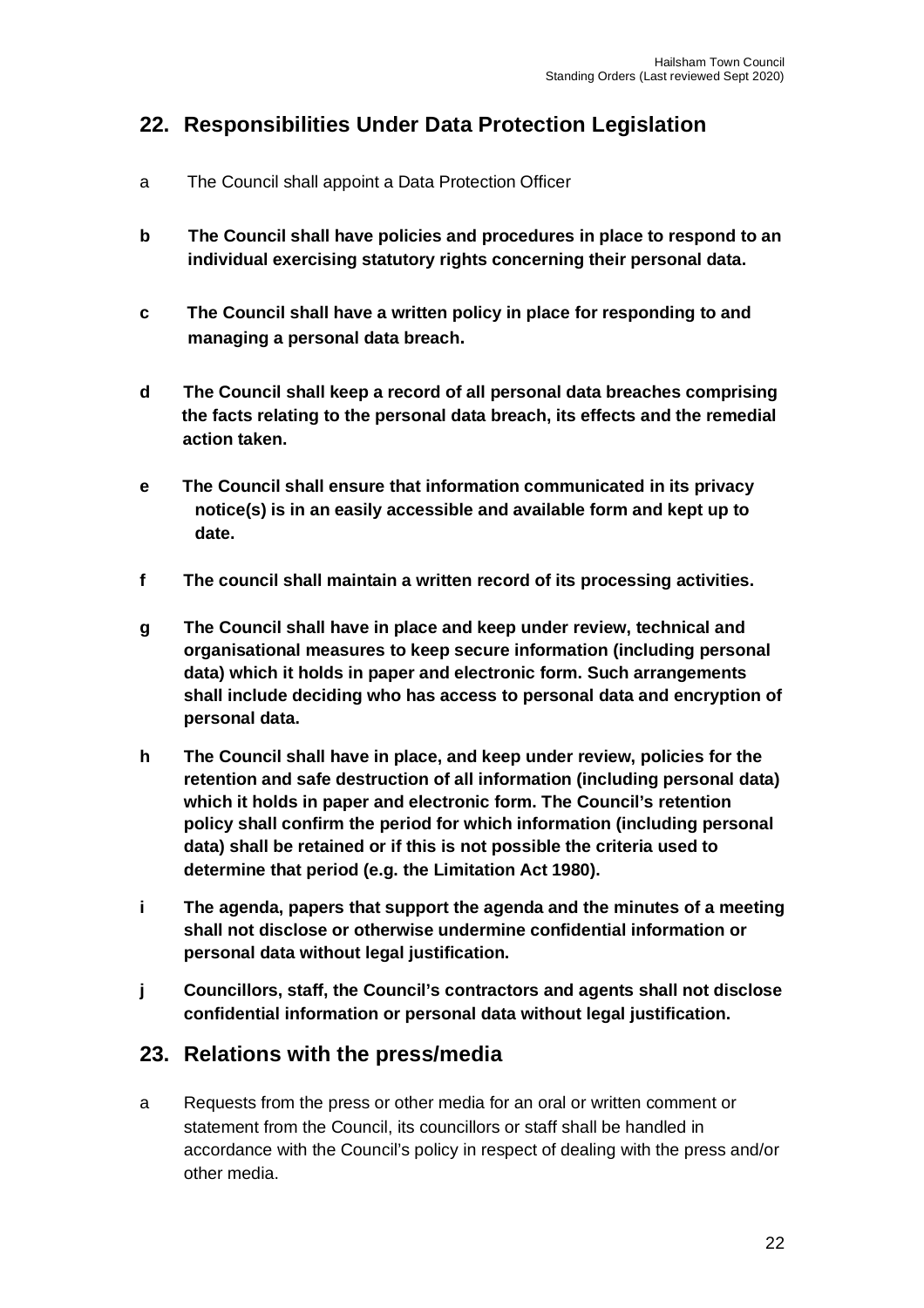## **24. Execution and sealing of legal deeds**

- a A legal deed shall not be executed on behalf of the council unless authorised by a resolution.
- **b Subject to standing order 24(a), any two councillors may sign, on behalf of the Council, any deed required by law and the Proper Officer shall witness their signatures.**

## **25. Communicating with District and County councillors**

- a An invitation to attend a meeting of the council shall be sent, together with the agenda, to the ward councillor(s) of Wealden District and East Sussex County Councils
- b Unless the council determines otherwise, a copy of each letter sent to Wealden District or East Sussex County Council shall be sent to the ward councillor(s) representing the area of the council.

## **26. Restrictions on councillor activities**

- a. Unless authorised by a resolution, no councillor shall:
	- i. inspect any land and/or premises which the council has a right or duty to inspect; or
	- ii. issue orders, instructions or directions to all and any council officer.

## **27. Standing Orders Generally**

- a All or part of a standing order, except one that incorporates mandatory statutory requirements (which are in bold), may be suspended by resolution in relation to the consideration of an item on the agenda for a meeting.
- b Any motion to suspend Standing Order No 11 ('Recission of a previous resolution') will require a special resolution carried by a majority of two-thirds of those present and voting.
- c A motion to add to or vary or revoke one or more of the council's standing orders, except one that incorporates mandatory statutory requirements (which are in bold), shall be proposed by a special motion, and when proposed and seconded, shall stand adjourned without discussion to the next ordinary meeting of the council.
- d The Proper Officer shall provide a copy of the council's standing orders to a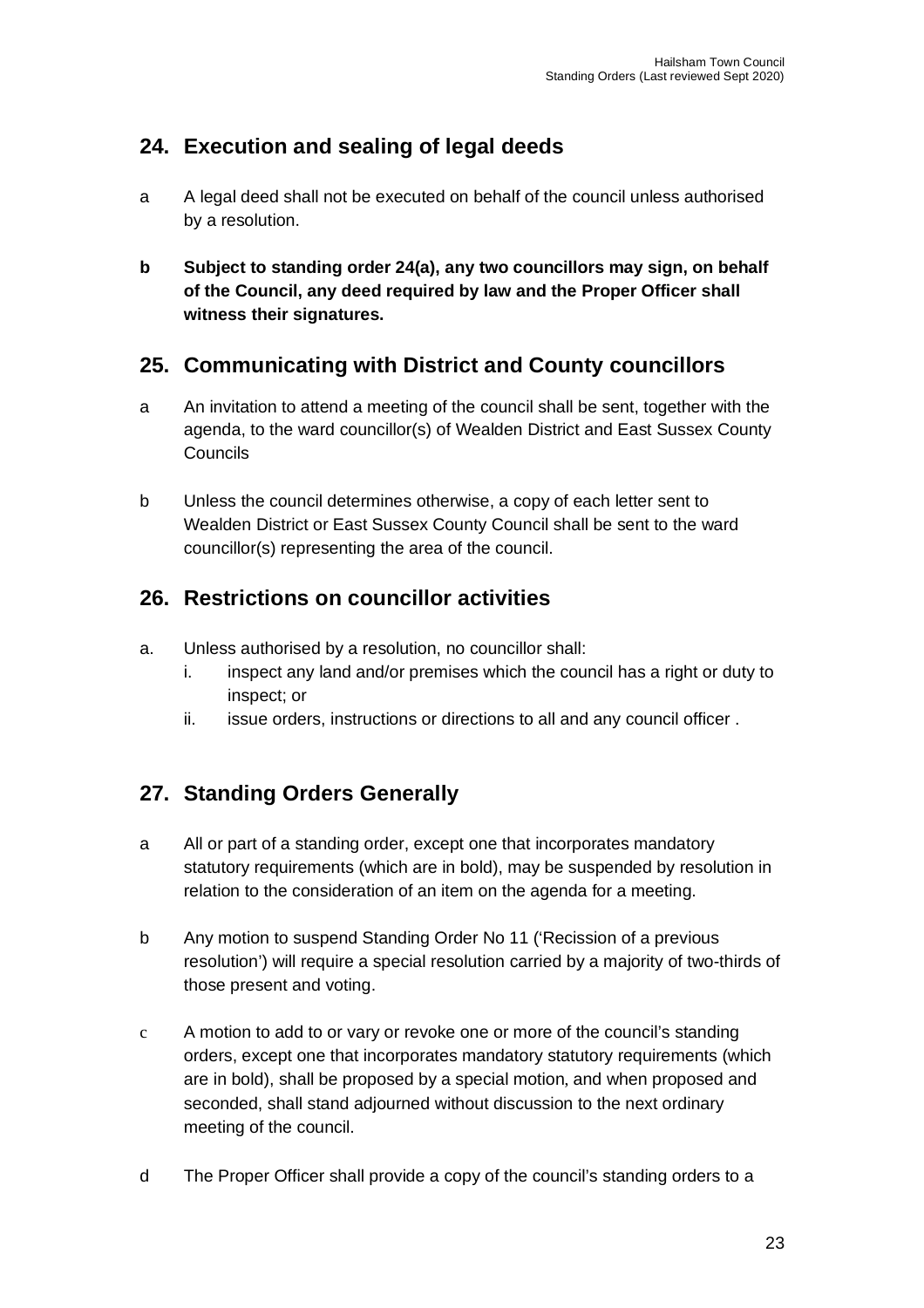councillor as soon as possible after they have delivered their acceptance of office form.

e The decision of the chairman of a meeting as to the application of standing orders at the meeting shall be final.

#### **28. Canvassing Of and Recommendations by Members**

- **a Canvassing of members of the Council or of any committee, directly or indirectly, for any appointment under the Council, shall disqualify the candidate for such appointment. The Town Clerk shall make known the purport of the sub-paragraph of this Standing Order to every candidate.**
- **b. A member of the Council or of any committee, shall not solicit for any person, any appointment under the Council or recommend any person for such appointment or for promotion; but nevertheless, any such member may give a written testimonial of a candidate's ability, experience or character, for submission to the Council with an application for appointment.**
- **c**. **Standing Order No. 28a and b (above) shall apply to tenders and contracts as if the person making the tender were a candidate for an appointment.**

#### **29. Interests**

**If a candidate for any appointment under the Council is to their knowledge, related to any member of, or the holder of any office under the Council, they and the person to whom they are related shall disclose the relationship in writing to the Town Clerk. A candidate who so fails to do,** *shall be disqualified for such appointment, and, if appointed, may be dismissed without notice. The Town Clerk shall report to the Council, or to the appropriate committee, any such disclosure. Where relationship to a member is disclosed, this Standing Order shall apply.*

#### **30. Planning Applications**

- a**.** The Council shall appoint, at the Annual Meeting, a Planning and Development Committee (or such committee with relevant terms of reference), to meet at threeweekly intervals, for inspection of local planning applications submitted to the Council by the Local Planning Authorities for consultation and submission of observations; and to consider and comment on all planning and development matters affecting the Town and Parish of Hailsham.
- b. The Town Clerk shall, as received, ensure the recording of the particulars of every planning application notified to the Council, and the submission of details to the next meeting of the appointed Planning and Development Committee (or such committee with relevant terms of reference).
- c. Copies of the Reports of the meetings of the Planning and Development Committee (or such committee with relevant terms of reference), showing observations and comments sent to the Appropriate Planning Authority, shall